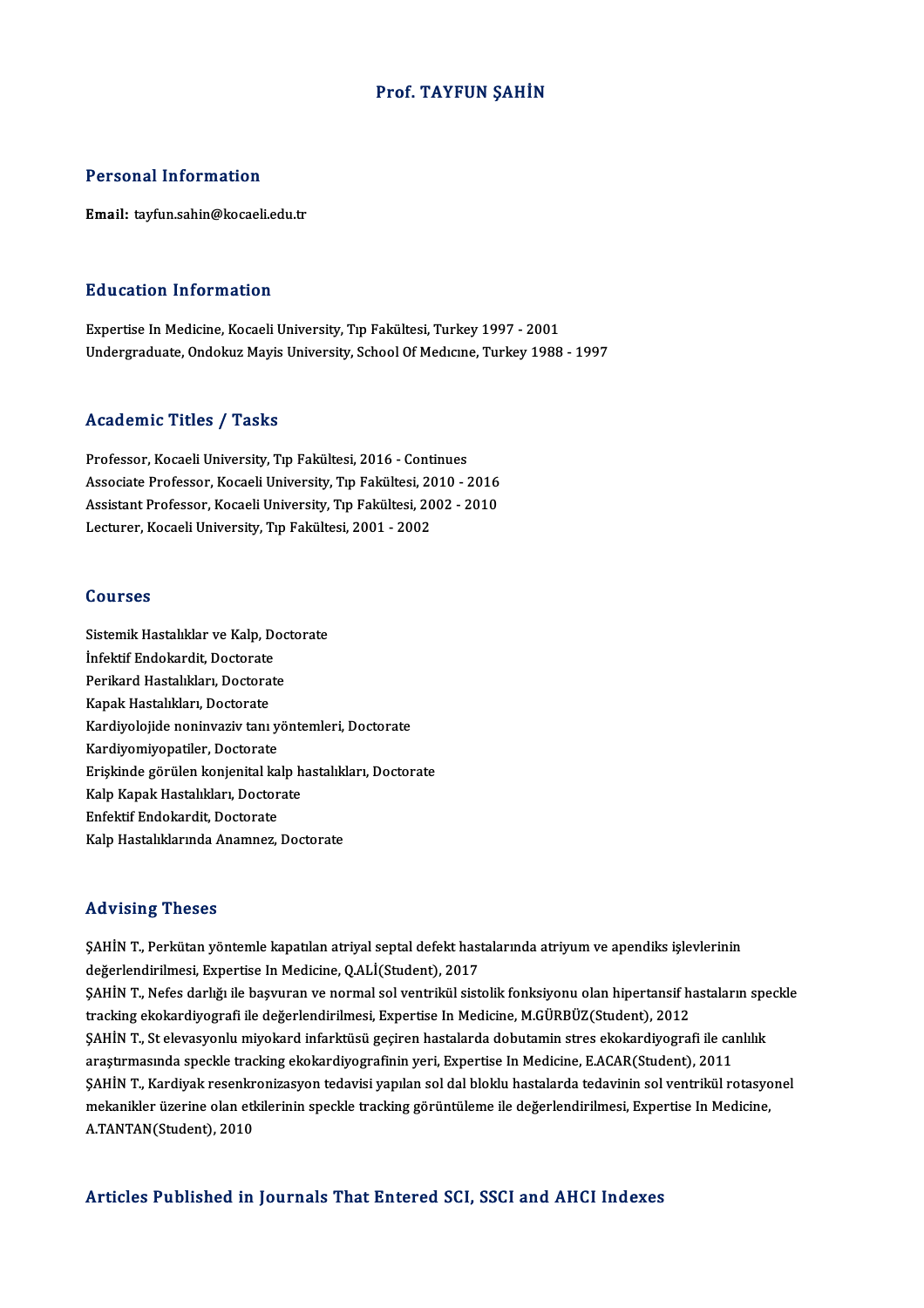I. Management of left ventricular outflow tract obstruction in transcatheter mitral valve replacement<br>Reply Manag<br>Reply<br>KU IC 7

Reply<br>KILIÇ T., Coskun S., ÇAKIR Ö., Isravilov R., YAVUZ S., Hosten T., SAHİN T. Reply<br>KILIÇ T., Coskun S., ÇAKIR Ö., Isravilov R., YAVUZ Ş., Hosten T., ŞAHİN T.<br>ANATOLIAN JOURNAL OF CARDIOLOGY, vol.25, no.11, pp.839-840, 2021 (Journal Indexed in SCI)<br>Hasfulness of Peritoneal Ultrefiltration in Petient

II. Usefulness of Peritoneal Ultrafiltration in Patients with Diuretic Resistant Heart Failure without End-<br>Stage Renal Disease ANATOLIAN JOURNAL<br>Usefulness of Perito<br>Stage Renal Disease<br>SAHINE CÖVCAV PEV Usefulness of Peritoneal Ultrafiltration in Patients with Diuretic Resistant Heart Failure without I<br>Stage Renal Disease<br>ŞAHİN E., GÖKÇAY BEK S., EREN N., KARAÜZÜM İ., ERGÜL M., YILDIZ N., ŞAHİN T., DERVİŞOĞLU E., KALENDER

GÖNÜLLÜ B.<br>CARDIORENAL MEDICINE, vol.10, no.6, pp.429-439, 2020 (Journal Indexed in SCI) ŞAHİN E., GÖKÇAY BEK S., EREN N., KARAÜZÜM İ., ERGÜL M., YILDIZ N., ŞAHİN T., D<br>GÖNÜLLÜ B.<br>CARDIORENAL MEDICINE, vol.10, no.6, pp.429-439, 2020 (Journal Indexed in SCI)<br>Bendennes and Its Clinisal Impertance in Outpatient B

- GÖNÜLLÜ B.<br>CARDIORENAL MEDICINE, vol.10, no.6, pp.429-439, 2020 (Journal Indexed in SCI)<br>III. Bendopnea and Its Clinical Importance in Outpatient Patients with Pulmonary Arterial Hypertension<br>KARAÜZÜM K. KARAÜZÜM İ. KU IC CARDIORENAL MEDICINE, vol.10, no.6, pp.429-439, 2020 (Journal Indexed in SCI)<br>Bendopnea and Its Clinical Importance in Outpatient Patients with Pulmonary Arterial Hype<br>KARAÜZÜM K., KARAÜZÜM İ., KILIÇ T., ŞAHİN T., BAYDEMİR Bendopnea and Its Clinical Importance in Outpatient Patients with Pulmonal<br>KARAÜZÜM K., KARAÜZÜM İ., KILIÇ T., ŞAHİN T., BAYDEMİR C., Argun S., Celikyurt U., E<br>ACTA CARDIOLOGICA SINICA, vol.34, no.6, pp.518-525, 2018 (Jour KARAÜZÜM K., KARAÜZÜM İ., KILIÇ T., ŞAHİN T., BAYDEMİR C., Argun S., Celikyurt U., Bildirici U., Agir A.<br>ACTA CARDIOLOGICA SINICA, vol.34, no.6, pp.518-525, 2018 (Journal Indexed in SCI)<br>IV. Predicting value of coupling in
- ACTA CARDIOLOGICA SINICA, vol.34<br>Predicting value of coupling internations with V3 transition<br>Colibrust II, Agis A, VARAUZUM L.V contractions with V3 transition<br>Celikyurt U., Agir A., KARAÜZÜM İ., KARAÜZÜM K., ŞAHİN T., VURAL A.

contractions with V3 transition<br>Celikyurt U., Agir A., KARAÜZÜM İ., KARAÜZÜM K., ŞAHİN T., VURAL A.<br>JOURNAL OF INTERVENTIONAL CARDIAC ELECTROPHYSIOLOGY, vol.53, no.2, pp.169-174, 2018 (Journal Indexed<br>in SCD Celikyu<br>JOURNA<br>in SCI)<br>What l JOURNAL OF INTERVENTIONAL CARDIAC ELECTROPHYSIOLOGY, vol.53, no.2, pp.169-174, 2018 (Journal Indexed<br>in SCI)<br>V. What have we learned from Turkish familial hypercholesterolemia registries (A-HIT1 and A-HIT2)?<br>V. What have w

in SCI)<br>What have we learned from Turkish familial hypercholesterolemia registries (A-HIT1 and A-HIT2)?<br>Kayikcioglu M., Tokgozoglu L., DOĞAN V., CEYHAN C., TUNÇEZ A., KUTLU M., ONRAT E., Alici G., Akbulut M., ÇELİK A., **Wha<br>Kayil<br>et al.** Kayikcioglu M., Tokgozoglu L., DOĞAN V., CEYHAN C., TUNÇEZ A., KUTLU<br>et al.<br>ATHEROSCLEROSIS, vol.277, pp.341-346, 2018 (Journal Indexed in SCI)<br>Bosidual shunt dua to spontaneous porforation of polyvinyl als

et al.<br>ATHEROSCLEROSIS, vol.277, pp.341-346, 2018 (Journal Indexed in SCI)<br>VI. Residual shunt due to spontaneous perforation of polyvinyl alcohol membrane of ASD Occluder; ATHEROSCLEROSIS, vol.277, pp.<br>Residual shunt due to spont<br>what about after diagnosis?<br>Pozyels S. SAHIN T Residual shunt du<br>what about after<br>Bozyelc S., ŞAHİN T.<br>PEVISTA POPTICUE what about after diagnosis?<br>Bozyelc S., ŞAHİN T.<br>REVISTA PORTUGUESA DE CARDIOLOGIA, vol.37, no.7, pp.631, 2018 (Journal Indexed in SCI)<br>OBS narrowing and prodistion of response to cardiae resynchronization thereou B

Bozyelc S., ŞAHİN T.<br>REVISTA PORTUGUESA DE CARDIOLOGIA, vol.37, no.7, pp.631, 2018 (Journal Indexed in SCI)<br>VII. QRS narrowing and prediction of response to cardiac resynchronization therapy Reply<br>Sinal A. Borvel S. Altas REVISTA PORTUGUESA DE CARDIOLOGIA, vol.37, no.7, pp.631, 2018 (Journal Indexed in SCI)<br>QRS narrowing and prediction of response to cardiac resynchronization therapy Reply<br>Sipal A., Bozyel S., Aktas M., Dervis E., Akbulut T QRS narrowing and prediction of response to cardiac resynchronization therapy Reply<br>Sipal A., Bozyel S., Aktas M., Dervis E., Akbulut T., Argan O., Celikyurt U., Ural D., ŞAHİN T., Agir A., et al.<br>ANATOLIAN JOURNAL OF CARD Sipal A., Bozyel S., Aktas M., Dervis E., Akbulut T., Argan O., Celikyurt U., Ural D., ŞAHİN T., Agir A., et al.<br>ANATOLIAN JOURNAL OF CARDIOLOGY, vol.19, no.5, 2018 (Journal Indexed in SCI)<br>VIII. New Pulmonary Valvuloplast

## ANATOLIAN JOURNAL OF CARDIOLOG<br>New Pulmonary Valvuloplasty Tec<br>Severe Pulmonary Valve Stenosis<br>VILIC T. SAHIN T. KARAÜZÜM K. URA New Pulmonary Valvuloplasty Technique by Use of<br>Severe Pulmonary Valve Stenosis<br>KILIÇ T., ŞAHİN T., KARAÜZÜM K., URAL E., Pedersen W. R.<br>TEVAS UEAPT INSTITUTE IQUPNAL, vel 45, p.e.2, pp.76,92 Severe Pulmonary Valve Stenosis<br>KILIÇ T., ŞAHİN T., KARAÜZÜM K., URAL E., Pedersen W. R.<br>TEXAS HEART INSTITUTE JOURNAL, vol.45, no.2, pp.76-83, 2018 (Journal Indexed in SCI)<br>The Evistence of Obesity Paradov and Effect of O

- KILIÇ T., ŞAHİN T., KARAÜZÜM K., URAL E., Pedersen W. R.<br>TEXAS HEART INSTITUTE JOURNAL, vol.45, no.2, pp.76-83, 2018 (Journal Indexed in SCI)<br>IX. The Existence of Obesity Paradox and Effect of Obesity on In-Hospital-Ou TEXAS HEART INSTITUTE JOURNAL, vol.45, no.2, pp.76-83, 2018 (Journal of Obesity Paradox and Effect of Obesity on I<br>Treated with Primary Percutaneous Coronary Intervention<br>France LURALE, Altre M. KAHRAMAN C. Bildiniai U. KU The Existence of Obesity Paradox and Effect of Obesity on In-Hospital-Outcomes on Elderly<br>Treated with Primary Percutaneous Coronary Intervention<br>Emre E., URAL E., Aktas M., KAHRAMAN G., Bildirici U., KILIÇ T., Akay K., Ce Treated with Primary Percutaneous Coronary Intervention<br>Emre E., URAL E., Aktas M., KAHRAMAN G., Bildirici U., KILIÇ T., Akay K., Cekirdeci E. I. , ŞAHİN T., Ural<br>INTERNATIONAL JOURNAL OF GERONTOLOGY, vol.12, no.1, pp.17-2
- Emre E., URAL E., Aktas M., KAHRAMAN G., Bildirici U., KILIÇ T., Akay K., Cekirdeci E. I. , ŞAHİN T., Ural D<br>INTERNATIONAL JOURNAL OF GERONTOLOGY, vol.12, no.1, pp.17-21, 2018 (Journal Indexed in SCI)<br>X. Surface electrogra INTERNATIONAL JOURNAL OF GERONTOLOGY, vol.12, no.1, pp.17-21, 2018 (Journal Indexed in SCI)<br>Surface electrogram-guided left ventricular lead placement improves response to cardia<br>resynchronization therapy X. Surface electrogram-guided left ventricular lead placement improves response to cardiac<br>resynchronization therapy<br>Sipal A., Bozyel S., Aktas M., Dervis E., Akbulut T., Argan O., Celikyurt U., Ural D., ŞAHİN T., Agir A.,

Sipal A., Bozyel S., Aktas M., Dervis E., Akbulut T., Argan O., Celikyurt U., Ural D., SAHİN T., Agir A., et al. Sipal A., Bozyel S., Aktas M., Dervis E., Akbulut T., Argan O., Celikyurt U., Ural D., ŞAHİN T., Agir A., et al.<br>ANATOLIAN JOURNAL OF CARDIOLOGY, vol.19, no.3, pp.184-191, 2018 (Journal Indexed in SCI)<br>XI. A large biatrial

# ANATOLIAN<br>A large bia<br>embolism<br>Dergis E Al A large biatrial thrombus entrapped by p:<br>embolism<br>Dercis E., Aktas M., Bozyel S., Yayuz S., ŞAHİN T.<br>TURK COCUS KALR DAMAR CERRAHISI DERCIS

embolism<br>Dercis E., Aktas M., Bozyel S., Yayuz S., ŞAHİN T.<br>TURK GOGUS KALP DAMAR CERRAHISI DERGISI-TURKISH JOURNAL OF THORACIC AND CARDIOVASCULAR<br>SURCERY YRL?É P.0.1, P.D.152, 2018 (Journal Indoved in SC). Dercis E., Aktas M., Bozyel S., Yayuz S., ŞAHİN T.<br>TURK GOGUS KALP DAMAR CERRAHISI DERGISI-TURKISH JOURNA<br>SURGERY, vol.26, no.1, pp.150-152, 2018 (Journal Indexed in SCI)<br>A Multipogional, Bandomirod Evaluation of the Linid TURK GOGUS KALP DAMAR CERRAHISI DERGISI-TURKISH JOURNAL OF THORACIC AND CARDIOVASCU<br>SURGERY, vol.26, no.1, pp.150-152, 2018 (Journal Indexed in SCI)<br>XII. A Multiregional, Randomized Evaluation of the Lipid-Modifying Effica

SURGERY, vol.26, no.1, pp.150-152, 2018 (Journal Indexed in SCI)<br>A Multiregional, Randomized Evaluation of the Lipid-Modifying Efficacy and Tolerability of<br>Anacetrapib Added to Ongoing Statin Therapy in Patients With Hyper A Multiregional, Randomized Eva<br>Anacetrapib Added to Ongoing S<br>Density Lipoprotein Cholesterol<br>Ballanture C.M., Shah S. Sanna A. Ad Anacetrapib Added to Ongoing Statin Therapy in Patients With Hypercholesterolemia or Low High<br>Density Lipoprotein Cholesterol<br>Ballantyne C. M. , Shah S., Sapre A., Ashraf T. B. , Tobias S. C. , ŞAHİN T., Ye P., Dong Y., Sh

Density Lipoprotein Cholesterol<br>Ballantyne C. M. , Shah S., Sapre A., Ashraf T. B. , Tobias S. C. , ŞAHİN T., Ye P., Dong Y., Sheu W. H. , Kang D., et al.<br>AMERICAN JOURNAL OF CARDIOLOGY, vol.120, no.4, pp.569-576, 2017 (Jo

XIII. Improvement in left ventricular intrinsic dyssynchrony with cardiac resynchronization therapy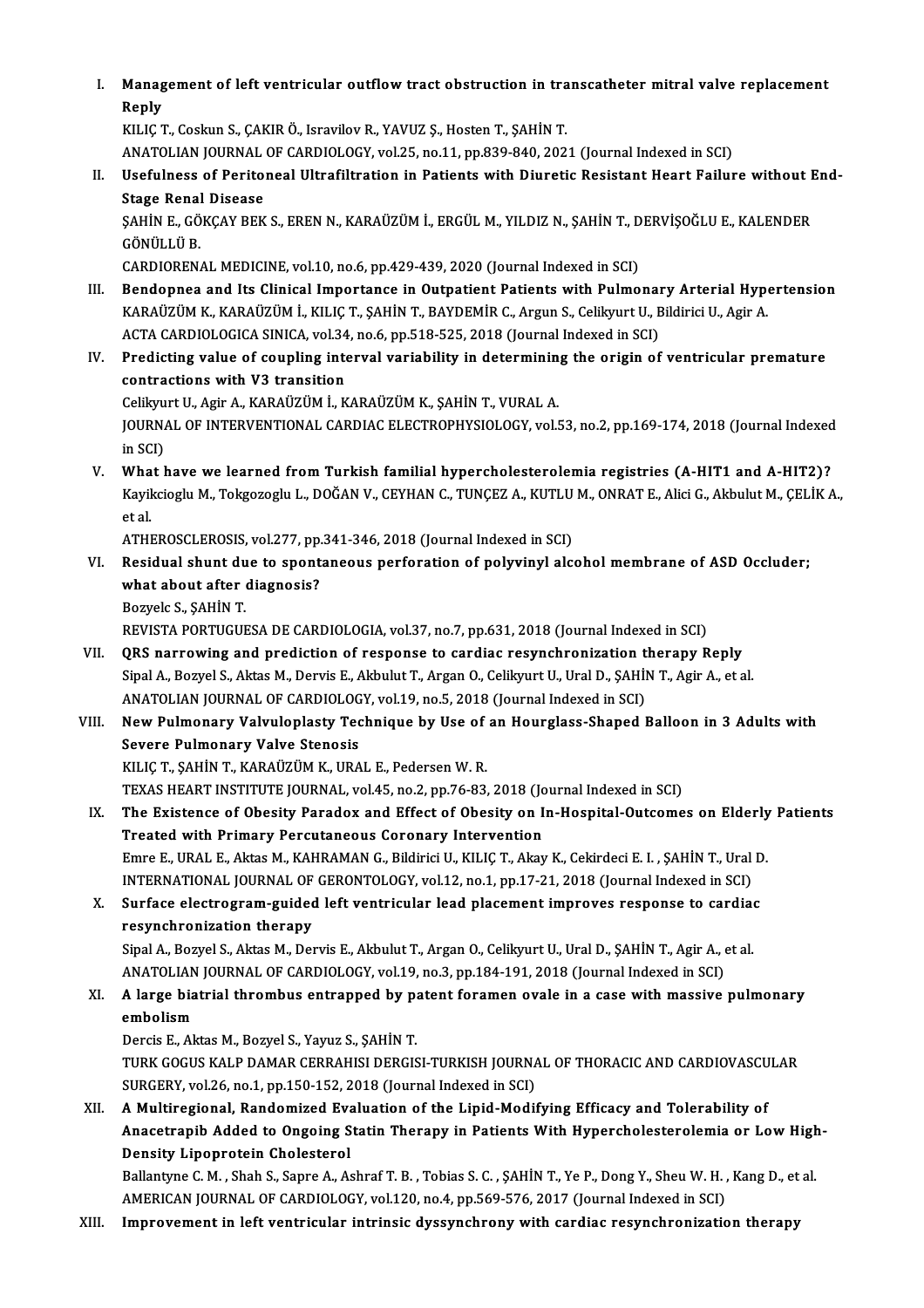Bozyel S., Agir A. A. , ŞAHİN T., Celikyurt U., Aktas M., Argan O., Yilmaz I., Karauzum K., Dervis E., VURAL A., et al.<br>ANATOLIAN IQUPNAL OE GARDIQLOCX, vel 17, no 4, np 208, 202, 2017 (Journal Indoved in SCI) Bozyel S., Agir A. A. , ŞAHİN T., Celikyurt U., Aktas M., Argan O., Yilmaz I., Karauzum K., Dervis E., V.<br>ANATOLIAN JOURNAL OF CARDIOLOGY, vol.17, no.4, pp.298-302, 2017 (Journal Indexed in SCI)<br>Assosiatione Between Noutro Bozyel S., Agir A. A. , ŞAHİN T., Celikyurt U., Aktas M., Argan O., Yilmaz I., Karauzum K., Dervis E., VURAL A., et al.<br>ANATOLIAN JOURNAL OF CARDIOLOGY, vol.17, no.4, pp.298-302, 2017 (Journal Indexed in SCI)<br>XIV. Associat

ANATOLIAN JOURNAL OF CARDIOLOGY, vol.17, no.4, pp.298-302, 2017 (Journal Indexed in SCI)<br>Associations Between Neutrophil Gelatinase Associated Lipocalin, Neutrophil-to-Lym<br>Atrial Fibrillation and Renal Dysfunction in Chron Associations Between Neutrophil Gelatinase Associated Lipocalin, Neutrophil-to-Lymphocyte Ratio,<br>Atrial Fibrillation and Renal Dysfunction in Chronic Heart Failure<br>Argan O., Ural D., Kozdag G., ŞAHİN T., Bozyel S., Aktas M Argan O., Ural D., Kozdag G., ŞAHİN T., Bozyel S., Aktas M., Karauzum K., Yilmaz I., Dervis E., AĞAÇDİKEN AĞIR A. Argan O., Ural D., Kozdag G., ŞAHİN T., Bozyel S., Aktas M., Karauzum K., Yilmaz I., Dervis E., AĞAÇDİKEN AĞIR A<br>MEDICAL SCIENCE MONITOR, vol.22, pp.4765-4772, 2016 (Journal Indexed in SCI)<br>XV. Cobrahead Deformity in the R MEDICAL SCIENCE MONITOR, vol.2<br>Cobrahead Deformity in the Ri<br>Septal Defect Occluder Device<br>KILIC T. URAL E. SAHIN T Cobrahead Deformity in<br>Septal Defect Occluder I<br>KILIÇ T., URAL E., ŞAHİN T.<br>TEVAS UEAPT INSTITUTE I Septal Defect Occluder Device<br>KILIÇ T., URAL E., ŞAHİN T.<br>TEXAS HEART INSTITUTE JOURNAL, vol.42, no.5, pp.454-457, 2015 (Journal Indexed in SCI)<br>Investigation of subelinical athorogelorosis in pooriatic arthritic patients KILIÇ T., URAL E., ŞAHİN T.<br>TEXAS HEART INSTITUTE JOURNAL, vol.42, no.5, pp.454-457, 2015 (Journal Indexed in SCI)<br>XVI. Investigation of subclinical atherosclerosis in psoriatic arthritis patients with minimal disease<br> TEXAS H<br>Investig<br>activity<br><sup>VII MAZE</sup> Investigation of subclinical atherosclerosis<br>activity<br>YILMAZER B., ŞAHİN T., Unlu B., Kir H., ÇEFLE A.<br>BHEUMATOLOCY INTERNATIONAL, vol 25, no 8. a<mark>ctivity</mark><br>YILMAZER B., ŞAHİN T., Unlu B., Kir H., ÇEFLE A.<br>RHEUMATOLOGY INTERNATIONAL, vol.35, no.8, pp.1385-1392, 2015 (Journal Indexed in SCI)<br>Assosiation between Besolution of Exagmented OBS and Besponse to Cardias Bes YILMAZER B., ŞAHİN T., Unlu B., Kir H., ÇEFLE A.<br>RHEUMATOLOGY INTERNATIONAL, vol.35, no.8, pp.1385-1392, 2015 (Journal Indexed in SCI)<br>XVII. Association between Resolution of Fragmented QRS and Response to Cardiac Resy RHEUMAT<br>Associati<br>Therapy<br>Colilmut l Association between Resolution of Fragmented QRS and Resp<br>Therapy<br>Celikyurt U., KARAÜZÜM K., ŞAHİN T., Agacdiken A., VURAL A., Ural D.<br>ANNALS OF NONINIASIVE ELECTROCARDIQLOCY YR. 20 no 2 nn 13 Therapy<br>Celikyurt U., KARAÜZÜM K., ŞAHİN T., Agacdiken A., VURAL A., Ural D.<br>ANNALS OF NONINVASIVE ELECTROCARDIOLOGY, vol.20, no.2, pp.126-131, 2015 (Journal Indexed in SCI)<br>Evaluation of avanatide versus insulin slangine Celikyurt U., KARAÜZÜM K., ŞAHİN T., Agacdiken A., VURAL A., Ural D.<br>ANNALS OF NONINVASIVE ELECTROCARDIOLOGY, vol.20, no.2, pp.126-131, 2015 (Journal Indexed in St<br>XVIII. Evaluation of exenatide versus insulin glargine for ANNALS OF NONINVASIVE ELEC<br>Evaluation of exenatide vers<br>cardiovascular risk markers<br>Curker E. TARKUN i. SAHN T. ( Gurkan E., TARKUN İ., ŞAHİN T., Cetinarslan B., CANTÜRK Z. DIABETES RESEARCH AND CLINICAL PRACTICE, vol.106, no.3, pp.567-575, 2014 (Journal Indexed in SCI) Gurkan E., TARKUN İ., ŞAHİN T., Cetinarslan B., CANTÜRK Z.<br>DIABETES RESEARCH AND CLINICAL PRACTICE, vol.106, no.3, pp.567-575, 2014 (Journal Indexed in SCI)<br>XIX. What is the Lowest Value of Left Ventricular Baseline Ej Cardiac Resynchronization Therapy? What is the Lowest Value of Left Ventricular Baseline Ejection Fraction tha<br>Cardiac Resynchronization Therapy?<br>Agir A. A. , Celikyurt U., ŞAHİN T., Yilmaz I., KARAÜZÜM K., Bozyel S., Ural D., VURAL A.<br>MEDICAL SCIENCE MONIT Agir A. A., Celikyurt U., ȘAHİN T., Yilmaz I., KARAÜZÜM K., Bozyel S., Ural D., VURAL A. XX. Percutaneous Retrograde Transfemoral Closure of Mitral Paravalvular Leak in 3 Patients without<br>Construction of an Arteriovenous Wire Loop MEDICAL SCIENCE MONITOR, vol.20, pp.1641-1646, 2014 (Journal Indexed in SCI) KILIÇT.,ŞAHİNT.,URAL E. Construction of an Arteriovenous Wire Loop<br>KILIÇ T., ŞAHİN T., URAL E.<br>TEXAS HEART INSTITUTE JOURNAL, vol.41, no.2, pp.170-173, 2014 (Journal Indexed in SCI)<br>Fyalustion of Candistevisity via Speekle Trasking Eshesandiograp XXI. Evaluation of Cardiotoxicity via Speckle-Tracking Echocardiography in Patients Treated with **TEXAS HEART IN<br>Evaluation of C<br>Anthracyclines**<br>Dogwy A, CAPUK Dogru A., ÇABUK D., ŞAHİN T., Dolasik I., Temiz S., UYGUN K. ONKOLOGIE, vol.36, no.12, pp.712-716, 2013 (Journal Indexed in SCI) Dogru A., ÇABUK D., ŞAHİN T., Dolasik I., Temiz S., UYGUN K.<br>ONKOLOGIE, vol.36, no.12, pp.712-716, 2013 (Journal Indexed in SCI)<br>XXII. Low Serum Triglyceride Levels as Predictors of Cardiac Death in Heart Failure Patients ONKOLOGIE, vol.36, no.12, pp.712-716, 2013 (Journal Indexed in SCI)<br>Low Serum Triglyceride Levels as Predictors of Cardiac Death in Heart Failure Patients<br>Kozdag G., Ertas G., Emre E., Akay Y., Celikyurt U., ŞAHİN T., Goru Low Serum Triglyceride Levels as Predictors of Cardiac Death in Heart Failure Pa<br>Kozdag G., Ertas G., Emre E., Akay Y., Celikyurt U., ŞAHİN T., Gorur G., KARAÜZÜM K., Yilmaz I.,<br>TEXAS HEART INSTITUTE JOURNAL, vol.40, no.5, Kozdag G., Ertas G., Emre E., Akay Y., Celikyurt U., ŞAHİN T., Gorur G., KARAÜZÜM K., Yilmaz I., Ural D.,<br>TEXAS HEART INSTITUTE JOURNAL, vol.40, no.5, pp.521-528, 2013 (Journal Indexed in SCI)<br>XXIII. Neutrophil-to-lymphocy TEXAS HEART INSTITUTE JOURNAL, vol.40, no.5, pp.521-528, 2013 (Journal Indexed in SCI)<br>Neutrophil-to-lymphocyte ratio predicts response to cardiac resynchronization tl<br>Agacdiken A., Celikyurt U., ŞAHİN T., KARAÜZÜM K., VUR Neutrophil-to-lymphocyte ratio predicts response to cardiac resynchro<br>Agacdiken A., Celikyurt U., ŞAHİN T., KARAÜZÜM K., VURAL A., Ural D.<br>MEDICAL SCIENCE MONITOR, vol.19, pp.373-377, 2013 (Journal Indexed in SCI)<br>Numbor o Agacdiken A., Celikyurt U., ŞAHİN T., KARAÜZÜM K., VURAL A., Ural D.<br>MEDICAL SCIENCE MONITOR, vol.19, pp.373-377, 2013 (Journal Indexed in SCI)<br>XXIV. Number of Leads With Fragmented QRS Predicts Response to Cardiac Resynch MEDICAL SCIENCE MONITOR, vol.19, pp.373-377, 2013 (Journal Index<br>**Number of Leads With Fragmented QRS Predicts Response to**<br>Celikyurt U., Agacdiken A., ŞAHİN T., Al N., Kozdag G., VURAL A., Ural D.<br>CUNICAL CARDIQLOCX val.2 Number of Leads With Fragmented QRS Predicts Response to Cardia<br>Celikyurt U., Agacdiken A., ŞAHİN T., Al N., Kozdag G., VURAL A., Ural D.<br>CLINICAL CARDIOLOGY, vol.36, no.1, pp.36-39, 2013 (Journal Indexed in SCI)<br>Pelations Celikyurt U., Agacdiken A., ŞAHİN T., Al N., Kozdag G., VURAL A., Ural D.<br>CLINICAL CARDIOLOGY, vol.36, no.1, pp.36-39, 2013 (Journal Indexed in SCI)<br>XXV. Relationship Between Endothelial Functions and Acetylsalicylic A CLINICAL CARDIOLOGY, vol.36, no.1, pp.36-39, 2013 (Journal Indexed in SCI)<br>Relationship Between Endothelial Functions and Acetylsalicylic Acid<br>Hypertensive Patients<br>SAHIN T., Celikyurt U., Geyik B., Oner G., KILIC T., Bild Relationship Between Endothelial Functions and Acetylsalicylic Acid<br>Hypertensive Patients<br>ŞAHİN T., Celikyurt U., Geyik B., Oner G., KILIÇ T., Bildirici U., Kozdag G., Ural D.<br>CUNICAL GARDIQLOCY, vel 35, De 13, PD 755, 762 CLINICAL CARDIOLOGY, vol.35, no.12, pp.755-763, 2012 (Journal Indexed in SCI) SAHİN T., Celikyurt U., Geyik B., Oner G., KILIÇ T., Bildirici U., Kozdag G., Ural D.<br>CLINICAL CARDIOLOGY, vol.35, no.12, pp.755-763, 2012 (Journal Indexed in SCI)<br>XXVI. Relationship between fragmented QRS and response to CLINICAL CARDIOLOGY, vol.35, no.12, pp.755-763, 2012 (Jone)<br>Relationship between fragmented QRS and response<br>Celikyurt U., Agacdiken A., ŞAHİN T., Al N., VURAL A., Ural D.<br>JOURNAL OF INTERVENTIONAL CARDIAC ELECTROPHYSIO Relationship between fragmented QRS and response to cardiac resynchronization therapy<br>Celikyurt U., Agacdiken A., ŞAHİN T., Al N., VURAL A., Ural D.<br>JOURNAL OF INTERVENTIONAL CARDIAC ELECTROPHYSIOLOGY, vol.35, no.3, pp.337 Celikyı<br>JOURN<br>in SCI)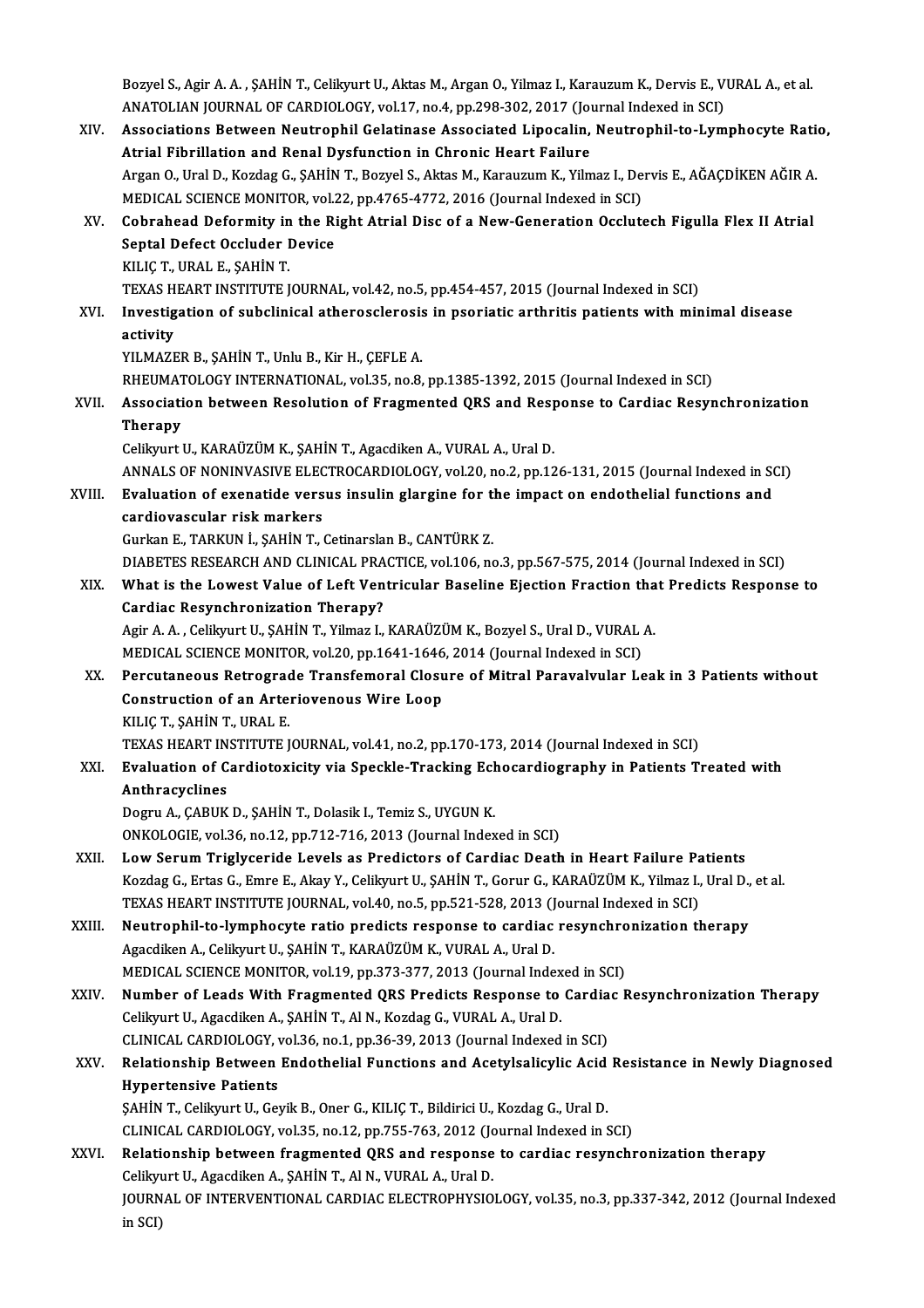| <b>XXVII</b>  | Aspirin, clopidogrel, and warfarin use and outcomes in a cohort of 580 patients discharged after                       |
|---------------|------------------------------------------------------------------------------------------------------------------------|
|               | hospitalization for decompensated heart failure                                                                        |
|               | Kozdag G., Yaymaci M., Ertas G., Celikyurt U., ŞAHİN T., KILIÇ T., Ural D.                                             |
|               | HEART AND VESSELS, vol.27, no.6, pp.568-575, 2012 (Journal Indexed in SCI)                                             |
| XXVIII.       | Association between red blood cell distribution width and response to cardiac resynchronization                        |
|               | therapy                                                                                                                |
|               | Celikyurt U., Agacdiken A., ŞAHİN T., Kozdag G., VURAL A., Ural D.                                                     |
|               | JOURNAL OF INTERVENTIONAL CARDIAC ELECTROPHYSIOLOGY, vol.35, no.2, pp.215-218, 2012 (Journal Indexed<br>in SCI)        |
| XXIX.         | Respiratory changes in the E/A wave pattern can be an early sign of diastolic dysfunction: An                          |
|               | echocardiographic long-term follow-up study                                                                            |
|               | ŞAHİN T., Celikyurt U., KILIÇ T., KAHRAMAN G., Kozdag G., Agacdiken A., URAL E., Ural D.                               |
|               | MEDICAL SCIENCE MONITOR, vol.18, no.10, 2012 (Journal Indexed in SCI)                                                  |
| XXX.          | A young patient with coronary artery anomaly, whose left anterior descending artery originated                         |
|               | from the pulmonary artery, underwent cardiac arrest                                                                    |
|               | Şahin T., Bozyel S., Acar E., Bildirici U., Yavuz Ş., Baris Ö., Ural E., Ural D.                                       |
|               | CARDIOVASCULAR JOURNAL OF AFRICA, vol.23, no.8, 2012 (Journal Indexed in SCI)                                          |
| XXXI.         | Relation of hs-CRP and BNP levels with the atrial spontaneous echo contrast and thrombi in                             |
|               | permanent atrial fibrillation patients with different etiologies                                                       |
|               | ŞAHİN T., Acar E., Cellkyurt U., KILIÇ T., Kozdag G., Yilmaz I., Agacdiken A., Ural D.                                 |
|               | MEDICAL SCIENCE MONITOR, vol.18, no.2, 2012 (Journal Indexed in SCI)                                                   |
| XXXII.        | Diabetic cardiomyopathy                                                                                                |
|               | Acar E., Ural D., Bildirici U., ŞAHİN T., Yilmaz I.                                                                    |
|               | ANATOLIAN JOURNAL OF CARDIOLOGY, vol.11, no.8, pp.732-737, 2011 (Journal Indexed in SCI)                               |
| <b>XXXIII</b> | Relationship Between Left Ventricular Dyssynchrony and Reverse Remodeling After Cardiac                                |
|               | <b>Resynchronization Therapy</b>                                                                                       |
|               | Celikyurt U., VURAL A., ŞAHİN T., KILIÇ T., Agacdiken A., Ural D.                                                      |
|               | CLINICAL CARDIOLOGY, vol.34, no.10, pp.645-648, 2011 (Journal Indexed in SCI)                                          |
| <b>XXXIV</b>  | Endothelial dysfunction and low grade chronic inflammation in subclinical hypothyroidism due to                        |
|               | autoimmune thyroiditis                                                                                                 |
|               | Turemen E. E., Cetinarslan B., ŞAHİN T., CANTÜRK Z., Tarkun I.                                                         |
|               | ENDOCRINE JOURNAL, vol.58, no.5, pp.349-354, 2011 (Journal Indexed in SCI)                                             |
| <b>XXXV</b>   | Triiodothyronine and Brain Natriuretic Peptide Similar Long-Term Prognostic Values for Chronic<br><b>Heart Failure</b> |
|               | Kozdag G., Ertas G., KILIÇ T., Acar E., ŞAHİN T., Ural D.                                                              |
|               | TEXAS HEART INSTITUTE JOURNAL, vol.37, no.5, pp.538-546, 2010 (Journal Indexed in SCI)                                 |
| XXXVI.        | Right Atrial Appendage Function in Different Etiologies of Permanent Atrial Fibrillation: A                            |
|               | Transesophageal Echocardiography and Tissue Doppler Imaging Study                                                      |
|               | ŞAHİN T., Ural D., KILIÇ T., Bildirici U., Kozdag G., AĞAÇDİKEN AĞIR A., URAL E.                                       |
|               | ECHOCARDIOGRAPHY-A JOURNAL OF CARDIOVASCULAR ULTRASOUND AND ALLIED TECHNIQUES, vol.27, no.4,                           |
|               | pp.384-393, 2010 (Journal Indexed in SCI)                                                                              |
| <b>XXXVII</b> | Dilated cardiomyopathy, spontaneous echo contrast in the aorta and embolic events                                      |
|               | Kozdag G., Ertas G., ŞAHİN T., KILIÇ T., AĞAÇDİKEN AĞIR A., Bildirici U., VURAL A., Ural D.                            |
|               | ACTA CARDIOLOGICA, vol.65, no.1, pp.9-14, 2010 (Journal Indexed in SCI)                                                |
| XXXVIII.      | Elevated level of high-sensitivity C-reactive protein is important in determining prognosis in chronic                 |
|               | heart failure                                                                                                          |
|               | Kozdag G., Ertas G., KILIÇ T., Acar E., AĞAÇDİKEN AĞIR A., ŞAHİN T., Cetin M., Bildirici U., Ural D.                   |
|               | MEDICAL SCIENCE MONITOR, vol.16, no.3, 2010 (Journal Indexed in SCI)                                                   |
| XXXIX.        | Impact of the metabolic syndrome on high-sensitivity C reactive protein levels in patients with acute                  |
|               | coronary syndrome                                                                                                      |
|               | KILIÇ T., Jneid H., URAL E., Oner G., ŞAHİN T., Kozdag G., KAHRAMAN G., Ural D.                                        |
|               |                                                                                                                        |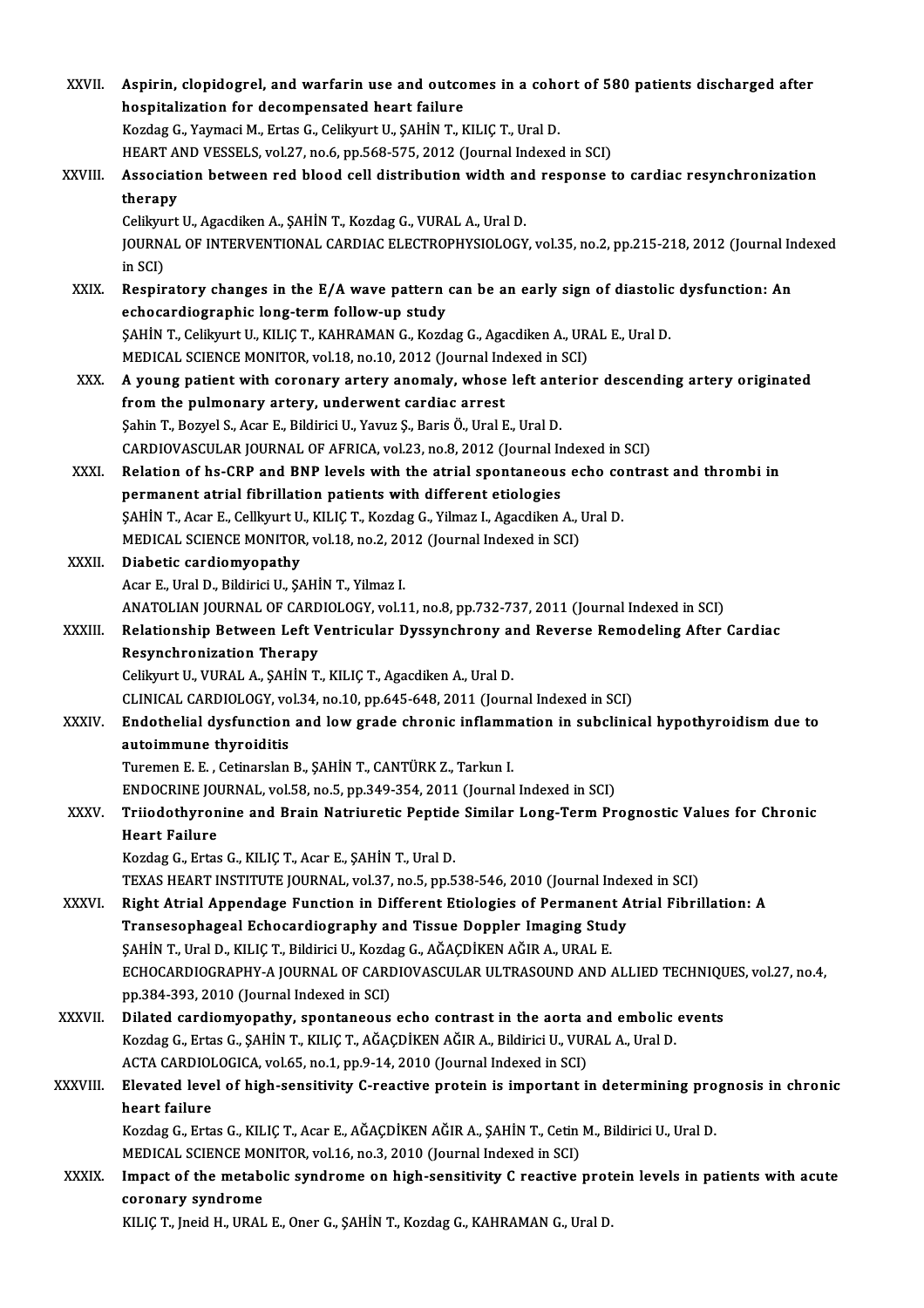ATHEROSCLEROSIS, vol.207, no.2, pp.591-596, 2009 (Journal Indexed in SCI)

- ATHEROSCLEROSIS, vol.207, no.2, pp.591-596, 2009 (Journal Indexed in SCI)<br>XL. Comparison of the long-term prognostic value of Cystatin C to other indicators of renal function,<br>markars of inflammation and systalis dusfuncti ATHEROSCLEROSIS, vol.207, no.2, pp.591-596, 2009 (Journal Indexed in SCI)<br>Comparison of the long-term prognostic value of Cystatin C to other indicators of renal function,<br>markers of inflammation and systolic dysfunction a Comparison of the long-term prognostic value of Cystatin C to other indicators of rei<br>markers of inflammation and systolic dysfunction among patients with acute coronar<br>KILIÇ T., Oner G., URAL E., YUMUK Z., ŞAHİN T., Bildi markers of inflammation and systolic dysfunction among patients wi<br>KILIÇ T., Oner G., URAL E., YUMUK Z., ŞAHİN T., Bildirici U., Acar E., Celikyurt U.<br>ATHEROSCLEROSIS, vol.207, no.2, pp.552-558, 2009 (Journal Indexed in SC KILIÇ T., Oner G., URAL E., YUMUK Z., ŞAHİN T., Bildirici U., Acar E., Celikyurt U., Kozdag G., Ural D.<br>ATHEROSCLEROSIS, vol.207, no.2, pp.552-558, 2009 (Journal Indexed in SCI)<br>XLI. Long-Term Prognosis of Non-Interven
- ATHEROSCLEROSIS, vol.207, no.2, pp.552-558, 2009 (Journal Indexed in SCI)<br>Long-Term Prognosis of Non-Interventionally Followed Patients with Isolated |<br>Severe Systolic Compression of the Left Anterior Descending Coronary A Severe Systolic Compression of the Left Anterior Descending Coronary Artery<br>URAL E., Bildirici U., Celikyurt U., KILIÇ T., ŞAHİN T., Acar E., Kahraman G., Ural D. Severe Systolic Compression of the Left Anterior Descending Coronary<br>URAL E., Bildirici U., Celikyurt U., KILIÇ T., ŞAHİN T., Acar E., Kahraman G., Ural D.<br>CLINICAL CARDIOLOGY, vol.32, no.8, pp.454-457, 2009 (Journal Index URAL E., Bildirici U., Celikyurt U., KILIÇ T., ŞAHİN T., Acar E., Kahraman G., Ural D.<br>CLINICAL CARDIOLOGY, vol.32, no.8, pp.454-457, 2009 (Journal Indexed in SCI)<br>XLII. Which cut-off value of high sensitivity C-reactive p
- CLINICAL CARDIOLOGY, vol.32, no.8, pp.454-457, 2009 (Journal)<br>Which cut-off value of high sensitivity C-reactive proto<br>prognosis in patients with acute coronary syndrome?<br>KU IC T. Ural E. Oper C. Sobin T. Kilia M. VAVUZ S. Which cut-off value of high sensitivity C-reactive protein is more valuable for determining loi<br>prognosis in patients with acute coronary syndrome?<br>KILIÇ T., Ural E., Oner G., Sahin T., Kilic M., YAVUZ Ş., KANKO M., Kahram prognosis in patients with acute coronary syndrome?<br>KILIÇ T., Ural E., Oner G., Sahin T., Kilic M., YAVUZ Ş., KANKO M., Kahraman G., Bildirici U., BERKİ K. T. , et al.<br>ANATOLIAN JOURNAL OF CARDIOLOGY, vol.9, no.4, pp.280-2 KILIÇ T., Ural E., Oner G., Sahin T., Kilic M., YAVUZ Ş., KANKO M., Kahraman G., Bildirici U., BERKİ K. T. , et al.<br>ANATOLIAN JOURNAL OF CARDIOLOGY, vol.9, no.4, pp.280-289, 2009 (Journal Indexed in SCI)<br>XLIII. Evaluation
- ANATOLIAN JOURNAL OF CARDIOLOGY, vol.9, no.4, pp.280-289, 2009 (Journal Indexed in SCI)<br>Evaluation of Left Atrial Appendage Functions According to Different Etiologies of Atria<br>with a Tissue Doppler Imaging Technique by Us Evaluation of Left Atrial Appendage Functions According to Different<br>with a Tissue Doppler Imaging Technique by Using Transesophageal<br>ŞAHİN T., Ural D., KILIÇ T., Bildirici U., Kozdag G., AĞAÇDİKEN AĞIR A., URAL E.<br>ECHOCAR with a Tissue Doppler Imaging Technique by Using Transesophageal Echocardiography<br>SAHİN T., Ural D., KILIÇ T., Bildirici U., Kozdag G., AĞAÇDİKEN AĞIR A., URAL E.<br>ECHOCARDIOGRAPHY-A JOURNAL OF CARDIOVASCULAR ULTRASOUND AND ȘAHİN T., Ural D., KILIÇ T., Bildirici U., Kozdag G., AĞAÇDİKEN AĞIR A., URAL E.
- XLIV. Asymptomaticmalposition of pacemaker lead associated with thrombus ŞAHİNT.,KILIÇT.,CelikyurtU.,AygunF.,BildiriciU.,AgacdikenA. CLINICALRESEARCHINCARDIOLOGY,vol.98,no.1,pp.71-73,2009 (Journal Indexed inSCI)
- XLV. Comparison of the effects of left vs. right ventricular pacing on left ventricular remodel ing CLINICAL RESEARCH IN CARDIOLOGY, vol.98, no.1, pp.71-73, 2009 (Journ<br>Comparison of the effects of left vs. right ventricular pacing on le<br>Bildirici U., VURAL A., Agacdiken A., ŞAHİN T., Celikyurt U., KILIÇ T., Ural D. Comparison of the effects of left vs. right ventricular pacing on<br>Bildirici U., VURAL A., Agacdiken A., ŞAHİN T., Celikyurt U., KILIÇ T., Ural<br>EUROPACE, vol.10, no.12, pp.1387-1391, 2008 (Journal Indexed in SCI)<br>Infective Bildirici U., VURAL A., Agacdiken A., ŞAHİN T., Celikyurt U., KILIÇ T., Ural D.<br>EUROPACE, vol.10, no.12, pp.1387-1391, 2008 (Journal Indexed in SCI)<br>XLVI. Infective endocarditis in the setting of infundibular-valvular pulm
- EUROPACE, vol.10, no.12, pp.1387-1391, 2008 (Journ<br>Infective endocarditis in the setting of infundib<br>triatriatum dextrum and patent foramen ovale<br>SAHIN T. Bildivisi II, Kandamir C. Colibury II, Ural D. Infective endocarditis in the setting of infundibular-valvular<br>triatriatum dextrum and patent foramen ovale<br>ŞAHİN T., Bildirici U., Kandemir C., Celikyurt U., Ural D., Komsuoglu B.<br>INTERNATIONAL JOURNAL OF CARDIOLOCY, VR.1 triatriatum dextrum and patent foramen ovale<br>SAHİN T., Bildirici U., Kandemir C., Celikyurt U., Ural D., Komsuoglu B.<br>INTERNATIONAL JOURNAL OF CARDIOLOGY, vol.127, no.3, 2008 (Journal Indexed in SCI) SAHİN T., Bildirici U., Kandemir C., Celikyurt U., Ural D., Komsuoglu B.<br>INTERNATIONAL JOURNAL OF CARDIOLOGY, vol.127, no.3, 2008 (Journal Indexed in SCI)<br>XLVII. Evaluation of metabolic syndrome frequency and carotid a
- INTERNATIONAL JOURNAL OF CARDIOLOGY, vol.127, no.3, 2008 (Journal Indexed in Evaluation of metabolic syndrome frequency and carotid artery intima-med<br>factors for atherosclerosis in patients with nonalcoholic fatty liver di Evaluation of metabolic syndrome frequency and carotid artery intima-media<br>factors for atherosclerosis in patients with nonalcoholic fatty liver disease<br>Aygun C., Kocaman O., ŞAHİN T., Uraz S., Eminler A. T. , ÇELEBİ A., S factors for atherosclerosis in patients with nonalcoholic fatty liver disease<br>Aygun C., Kocaman O., ŞAHİN T., Uraz S., Eminler A. T. , ÇELEBİ A., Senturk O., HÜLAGÜ S.<br>DIGESTIVE DISEASES AND SCIENCES, vol.53, no.5, pp.1352 Aygun C., Kocaman O., ŞAHİN T., Uraz S., Eminler A. T. , ÇELEBİ A., Senturk O., HÜLAGÜ S.<br>DIGESTIVE DISEASES AND SCIENCES, vol.53, no.5, pp.1352-1357, 2008 (Journal Indexed in SCI)<br>XLVIII. Cardiac resynchronization the

## DIGESTIVE DISEAS<br>Cardiac resynchi<br>cardiomyopathy<br><sup>Kilio</sup>T, Vural A, Un Cardiac resynchronization therapy in a case of myotonic dystrophy (<br>cardiomyopathy<br>Kilic T., Vural A., Ural D., Sahin T., Agacdiken A., Ertas G., Yildiz Y., Komsuoglu B.<br>BACE BACING AND GLINICAL ELECTROPHYSIOLOGY vol 30, p cardiomyopathy<br>Kilic T., Vural A., Ural D., Sahin T., Agacdiken A., Ertas G., Yildiz Y., Komsuoglu B.<br>PACE-PACING AND CLINICAL ELECTROPHYSIOLOGY, vol.30, no.7, pp.916-920, 2007 (Journal Indexed in SCI)

Kilic T., Vural A., Ural D., Sahin T., Agacdiken A., Ertas G., Yildiz Y., Komsuoglu B.<br>PACE-PACING AND CLINICAL ELECTROPHYSIOLOGY, vol.30, no.7, pp.916-920, 2007 (Journal Indexed in S<br>XLIX. The frequency of aspirin resista Kahraman G., Sahin T., Kilic T., Baytugan N. Z. , Agacdiken A., Ural E., Ural D., Komsuoglu B.<br>INTERNATIONAL JOURNAL OF CARDIOLOGY, vol.115, no.3, pp.391-396, 2007 (Journal Indexed in SCI) The frequency of aspirin resistance and its risk factors in patients with metabolic syndron<br>Kahraman G., Sahin T., Kilic T., Baytugan N. Z. , Agacdiken A., Ural E., Ural D., Komsuoglu B.<br>INTERNATIONAL JOURNAL OF CARDIOLOGY

### Articles Published in Other Journals

- rticles Published in Other Journals<br>I. Cardiac Hydatid Disease and Extracardiac Organ Involvement: A Tertiary Single-Center Experience<br>Cam L Karaüzüm K. Karaüzüm L Özer T. Valnis A. Celar Ö. Cebaci H. Erdamli Gürsel B. Oma res 1 densioned in Sener journals<br>Cardiac Hydatid Disease and Extracardiac Organ Involvement: A Tertiary Single-Center Experienc<br>Cam İ., Karaüzüm K., Karaüzüm İ., Özer T., Yalniz A., Çakır Ö., Cebeci H., Erdemli Gürsel B., Cardiac Hydatid Disease and Extracardiac Organ Involvement: A Tertiary Singl<br>Çam İ., Karaüzüm K., Karaüzüm İ., Özer T., Yalniz A., Çakır Ö., Cebeci H., Erdemli Gürsel B.,<br>ISTANBUL MEDICAL JOURNAL, vol.22, no.2, pp.125-132, Çam İ., Karaüzüm K., Karaüzüm İ., Özer T., Yalniz A., Çakır Ö., Cebeci H., Erdemli Gürsel B., Omay O., Çiftçi E., et al.<br>ISTANBUL MEDICAL JOURNAL, vol.22, no.2, pp.125-132, 2021 (Journal Indexed in ESCI)<br>**Kronik Böbrek Has**
- II. Kronik Böbrek Hastalığı ve Kardiyovasküler Hastalıklar Kronik Böbrek Hastalığı ve Kardiyovasküler Hastalıklar<br>AÇAR B., ŞAHİN T.<br>Türkiye Klinikleri Tip Bilimleri Dergisi, pp.48-54, 2020 (Other Refereed National Journals)<br>Left atrial annendage 2D strain assessed by transssanhage

III. Left atrial appendage 2D-strain assessed by transesophageal echocardiography is associated with thromboembolic risk in patients with atrial fibrillation Türkiye Klinikleri Tip Bilimleri Dergisi, pp.48-54, 2020 (Other<br>Left atrial appendage 2D-strain assessed by transesop<br>thromboembolic risk in patients with atrial fibrillation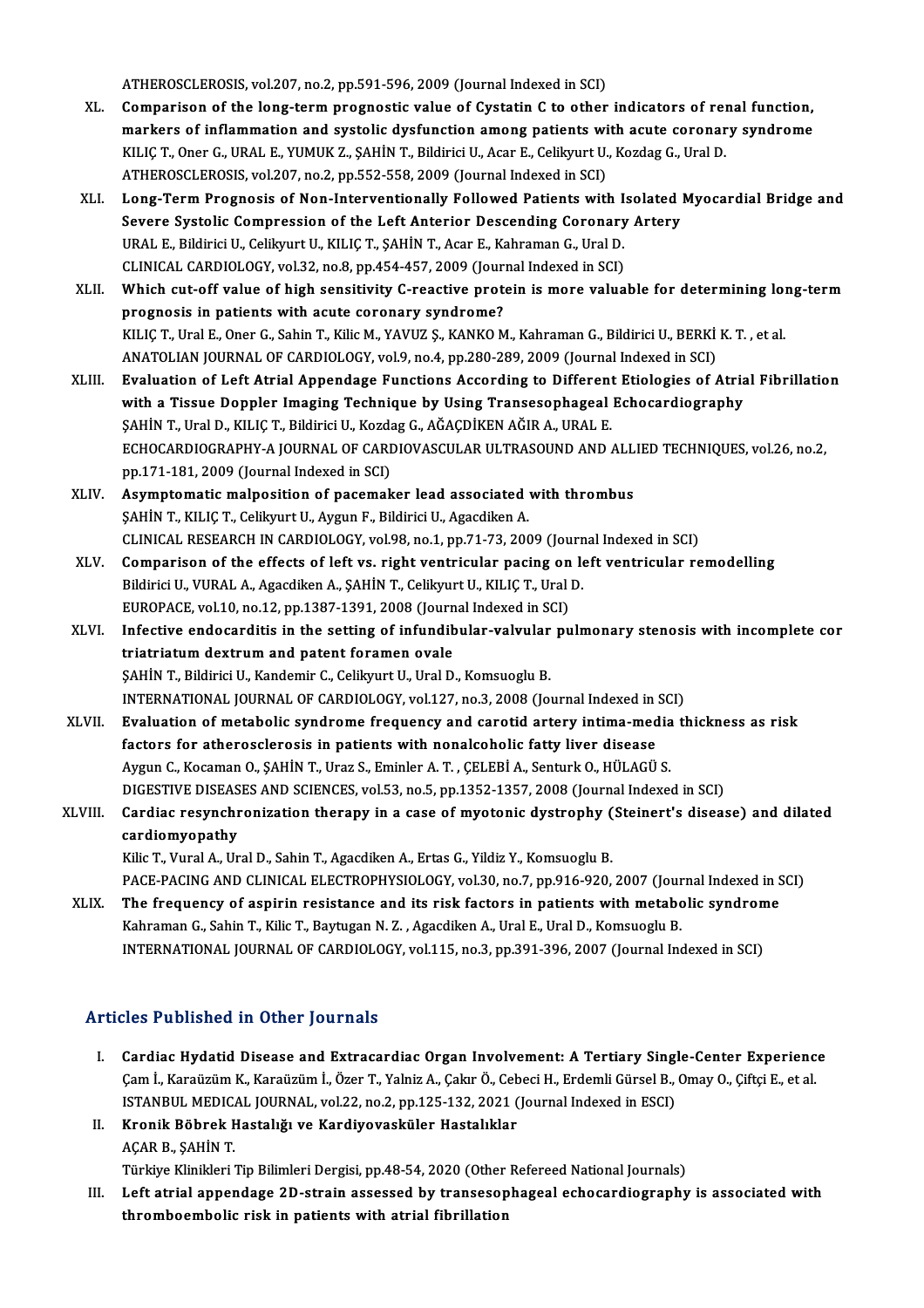Saracoglu E., Ural D., Kilic S., Vuruskan E., ŞAHİN T., AĞAÇDİKEN AĞIR A. Saracoglu E., Ural D., Kilic S., Vuruskan E., ŞAHİN T., AĞAÇDİKEN AĞIR A.<br>TURK KARDIYOLOJI DERNEGI ARSIVI-ARCHIVES OF THE TURKISH SOCIETY OF CARDIOLOGY, vol.47, no.2, pp.111-<br>121.2019 (Jaurnal Indoved in ESC) Saracoglu E., Ural D., Kilic S., Vuruska<br>TURK KARDIYOLOJI DERNEGI ARSIV<br>121, 2019 (Journal Indexed in ESCI)<br>Biventriauler Nensemnastion *Co* TURK KARDIYOLOJI DERNEGI ARSIVI-ARCHIVES OF THE TURKISH SOCIETY OF CARDIOLOGY, vol.47, no.2, pp.111-<br>121, 2019 (Journal Indexed in ESCI)<br>IV. Biventricular Noncompaction Cardiomyopathy Accompanied by Severe Pulmonary Valvul

121, 2019 (Journal Indexed in<br>Biventricular Noncompacti<br>and Patent Foramen Ovale<br>KARAÜZÜM K. KARAÜZÜM İ. and Patent Foramen Ovale<br>KARAÜZÜM K., KARAÜZÜM İ., ŞAHİN T., KILIÇ T. and Patent Foramen Ovale<br>KARAÜZÜM K., KARAÜZÜM İ., ŞAHİN T., KILIÇ T.<br>JOURNAL OF CARDIOVASCULAR ECHOGRAPHY, vol.28, no.2, pp.138-140, 2018 (Journal Indexed in ESCI)<br>Patent foramen evale and streke KARAÜZÜM K., KARAÜZÜM İ., ŞAHİN 1<br>JOURNAL OF CARDIOVASCULAR ECHO<br>V. Patent foramen ovale and stroke<br>KARAÜZÜM K. KARAÜZÜM İ. SAHİN 1 JOURNAL OF CARDIOVASCULAR ECHOON<br>Patent foramen ovale and stroke<br>KARAÜZÜM K., KARAÜZÜM İ., ŞAHİN T. Patent foramen ovale and stroke<br>KARAÜZÜM K., KARAÜZÜM İ., ŞAHİN T.<br>Journal of Heart and Stroke, vol.3, no.1, pp.1-5, 2018 (Refereed Journals of Other Institutions)<br>An Intrecendies messderived from serenary sinus KARAÜZÜM K., KARAÜZÜM İ., ŞAHİN T.<br>Journal of Heart and Stroke, vol.3, no.1, pp.1-5, 2018 (Ref<br>VI. An İntracardiac massderived from coronary sinus<br>Karaüzüm İ. Y. , SAHİN T. Journal of Heart and Stro<br><mark>An İntracardiac massd</mark><br>Karaüzüm İ. Y. , ŞAHİN T.<br>Clinice İn Surgeny, no 3, n An Intracardiac massderived from coronary sinus<br>Karaüzüm İ. Y. , ŞAHİN T.<br>Clinics İn Surgery, no.3, pp.1878, 2018 (Refereed Journals of Other Institutions)<br>Infective endecenditio: More than a beart VII. Infective endocarditis: More than a heart<br>KARAÜZÜM İ. KARAÜZÜM K. SAHİN T. Clinics İn Surgery, no.3, pp.1878, 2018<br>Infective endocarditis: More than<br>KARAÜZÜM İ., KARAÜZÜM K., ŞAHİN T. Clinics in Surgery, vol.3, no.1, pp.1-2, 2018 (Refereed Journals of Other Institutions) KARAÜZÜM İ., KARAÜZÜM K., ŞAHİN T.<br>Clinics in Surgery, vol.3, no.1, pp.1-2, 2018 (Refereed Journals of Other Institutions)<br>VIII. A massive left-to-right shunt due to delayed spontaneous perforation of polyvinyl alcohol Clinics in Surgery, vol.3, no.<br>A massive left-to-right sl<br>of atrial septal occluder<br>Bowel S. SAHIN T. Dowis I A massive left-to-right shunt due to delaye<br>of atrial septal occluder<br>Bozyel S., ŞAHİN T., Dervis E., Aktas M., Saskin H.<br>TURK KARDIYOLOU DERNECLARSIYLARGUIYES of atrial septal occluder<br>Bozyel S., ŞAHİN T., Dervis E., Aktas M., Saskin H.<br>TURK KARDIYOLOJI DERNEGI ARSIVI-ARCHIVES OF THE TURKISH SOCIETY OF CARDIOLOGY, vol.45, no.6, pp.541-<br>544, 2017 (Jaurnal Indoved in ESC) Bozyel S., ŞAHİN T., Dervis E., Aktas M<br>TURK KARDIYOLOJI DERNEGI ARSIV<br>544, 2017 (Journal Indexed in ESCI)<br>Effect of Exenatide en Aertic Stif TURK KARDIYOLOJI DERNEGI ARSIVI-ARCHIVES OF THE TURKISH SOCIETY OF C<br>544, 2017 (Journal Indexed in ESCI)<br>IX. Effect of Exenatide on Aortic Stiffness and Blood Pressure Parameters<br>CUPKANE TARKINJ 5 SAHINT 544, 2017 (Journal Indexed in ESCI)<br>IX. Effect of Exenatide on Aortic Stiffness and Blood Pressure Parameters<br>GÜRKAN E., TARKUN İ., ŞAHİN T. Effect of Exenatide on Aortic Stiffness and Blood Pressure Parameters<br>GÜRKAN E., TARKUN İ., ŞAHİN T.<br>TURKISH JOURNAL OF ENDOCRINOLOGY AND METABOLISM, vol.21, no.4, pp.97-103, 2017 (Journal Indexed in<br>ESCD GÜRK<br>TURKI<br>ESCI)<br>Atrive TURKISH JOURNAL OF ENDOCRINOLOGY AND METABOLISM, vol.21, no.4, pp.97-103, 2017 (Journal Indexed in<br>ESCI)<br>X. Atriyal septal defekt kapama cihazının polivinil alkol membranının spontan gecikmiş perforasyonuna<br>hağlı voğun ESCI)<br>X. Atriyal septal defekt kapama cihazının polivinil alkol membranının spontan gecikmiş perforasyonuna<br>bağlı yoğun soldan sağa şant Bozyel S., ŞAHİN T., Emir D., Aktas M., ŞAŞKIN H. bağlı yoğun soldan sağa şant<br>Bozyel S., ŞAHİN T., Emir D., Aktas M., ŞAŞKIN H.<br>Türk Kardiyoloji Derneği Arşivi, vol.45, no.6, pp.541-544, 2017 (Other Refereed National Journals)<br>Impained muogardial deformation in peoriatio XI. Impaired myocardial deformation in psoriatic arthritis patients assessment by speckle tracking echocardiography Türk Kardiyoloji Deri<br>I<mark>mpaired myocard</mark>i<br>echocardiography<br><sup>VII MAZER B. SAHİN</sup> YILMAZER B., ŞAHİN T., ÇEFLE A. Acta Reumatologica Portuguesa, vol.41, pp.131-137, 2016 (Refereed Journals of Other Institutions) XILMAZER B., ŞAHİN T., ÇEFLE A.<br>Acta Reumatologica Portuguesa, vol.41, pp.131-137, 2016 (Refereed Journals of Other Institutions)<br>XII. Kompleks ostiyum sekundum tipi atriyal septal defektleri olan üç olguda Amplatzer s Acta Reumatologica Portuguesa, vol.41, pp.131-137, 2016 (Refereed Journals of Other Institutions)<br>Kompleks ostiyum sekundum tipi atriyal septal defektleri olan üç olguda Amplatzer septal tıkayıcı<br>cihaz ile üç farklı teknik Kompleks ostiyum sek<mark>t</mark><br>cihaz ile üç farklı tekni<br>Kilic T., ŞAHİN T., URAL E.<br>Türk Kondiveleji Denneği cihaz ile üç farklı teknik kullanılarak perkütan transkateter yolla atriyal septal defekt kapatılması<br>Kilic T., ŞAHİN T., URAL E.<br>Türk Kardiyoloji Derneği Arşivi, vol.41, no.2, pp.148-153, 2013 (Other Refereed National Jou Kilic T., ŞAHİN T., URAL E.<br>Türk Kardiyoloji Derneği Arşivi, vol.41, no.2, pp.148-153, 2013 (Other Refereed National Journals)<br>XIII. Percutaneous transcatheter atrial septal defect closure with Amplatzer septal occlude Türk Kardiyoloji Derneği Arşivi, vol.41, no.2, pp.148-153, 2013 (Other Refereed National Journals)<br>Percutaneous transcatheter atrial septal defect closure with Amplatzer septal occluder device using<br>three different techniq **Percutaneous transcat<br>three different techniq<br>Kilic T., ŞAHİN T., URAL E.<br>TURK KARDIYOLOU DERN** three different techniques in three adult patients with complex ostium secundum type atrial defects<br>Kilic T., ŞAHİN T., URAL E.<br>TURK KARDIYOLOJI DERNEGI ARSIVI-ARCHIVES OF THE TURKISH SOCIETY OF CARDIOLOGY, vol.41, no.2, p Kilic T., ŞAHİN T., URAL E.<br>TURK KARDIYOLOJI DERNEGI ARSIVI-ARCHIVES OF<br>153, 2013 (Refereed Journals of Other Institutions)<br>A rarely seen fistule between serenery artery TURK KARDIYOLOJI DERNEGI ARSIVI-ARCHIVES OF THE TURKISH SOCIETY OF CARDIOLOGY, vol.41, no.2, pp.148-<br>153, 2013 (Refereed Journals of Other Institutions)<br>XIV. A rarely seen fistula between coronary artery-descending aor 153, 2013 (Refereed Journals of Other<br>A rarely seen fistula between coro<br>and bicuspid aortic valve stenosis<br>Emre E SAUINT Collmurt II Serreux A rarely seen fistula between coronary artery-descendin<br>and bicuspid aortic valve stenosis<br>Emre E., ŞAHİN T., Celikyurt U., Sarısoy H.T. , YAVUZ Ş., URAL D.<br>Journal of Cardialagu Caees, no 6, nn 193, 195, 2912 (Refereed l and bicuspid aortic valve stenosis<br>Emre E., ŞAHİN T., Celikyurt U., Sarısoy H. T. , YAVUZ Ş., URAL D.<br>Journal of Cardiology Cases, no.6, pp.103-105, 2012 (Refereed Journals of Other Institutions) XV. Diagnosis of Persistent Left Superior Vena Cava ŞAHİNT, Celikyurt U. Türk Kardiyoloji Derneği Arşivi, vol.40, no.5, pp.466-468, 2012 (Refereed Journals of Other Institutions) \$AHİN T., Celikyurt U.<br>Türk Kardiyoloji Derneği Arşivi, vol.40, no.5, p<br>XVI. Persistan sol süperiyor vena kava tanısı<br>SAHİN T. Celilenut H Türk Kardiyoloji Derı<br><mark>Persistan sol süpeı</mark><br>ŞAHİN T., Celikyurt U.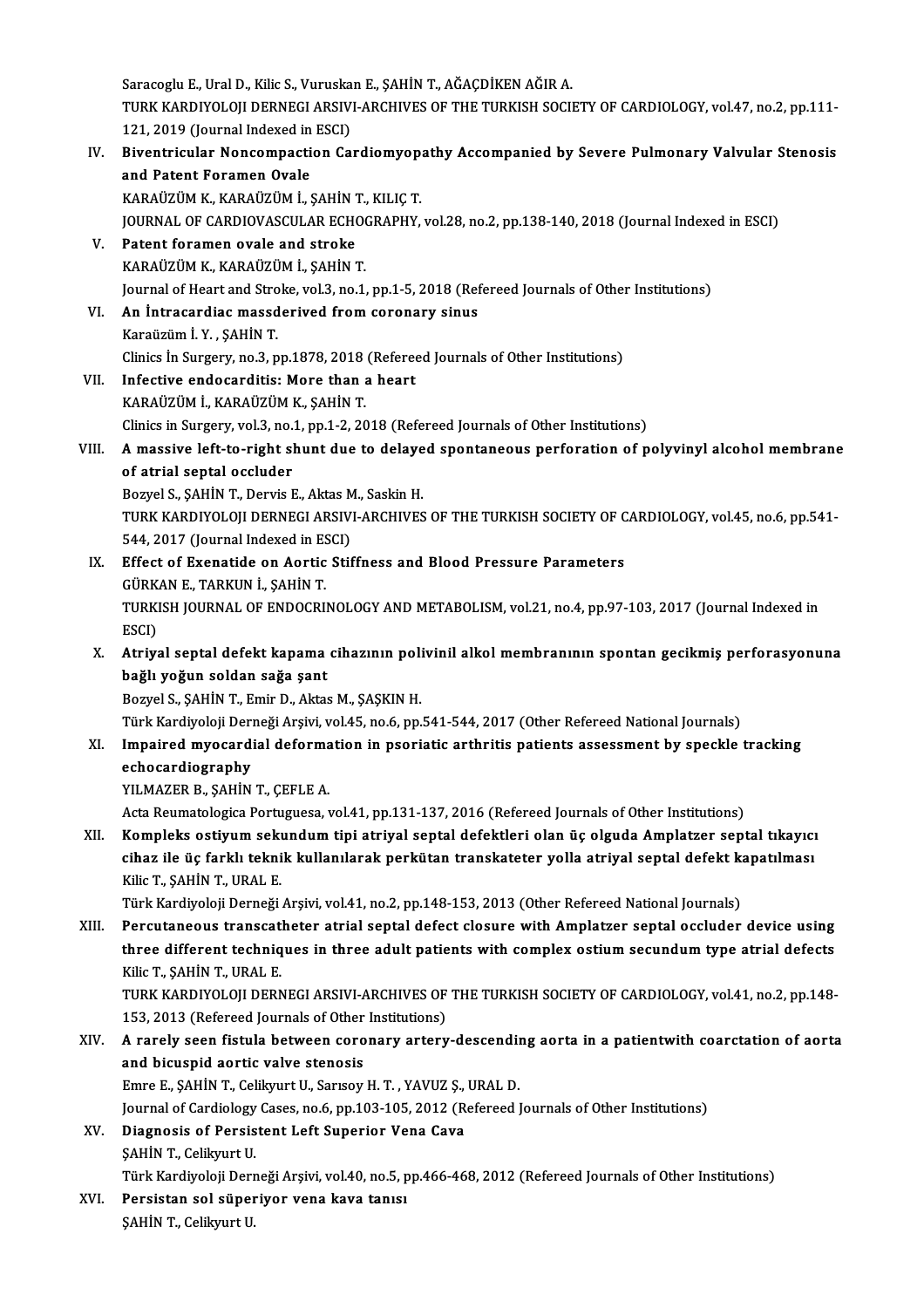Türk Kardiyoloji Derneği Arşivi, vol.40, no.5, pp.466-468, 2012 (Other Refereed National Journals)<br>Quadriavanid Aortia Valvo Viavalized by Three DimensionalTranstheresis Eshesardiası

- Türk Kardiyoloji Derneği Arşivi, vol.40, no.5, pp.466-468, 2012 (Other Refereed National Journals)<br>XVII. Quadricuspid Aortic Valve Visualized by Three-DimensionalTransthoracic Echocardiography Türk Kardiyoloji Derneği Arşivi, vol.40,<br>Quadricuspid Aortic Valve Visualiz<br>Acar E., ŞAHİN T., Yilmaz I., Celikyurt U.<br>Cese Benerta in Cerdialegy, 2011 (Bef Quadricuspid Aortic Valve Visualized by Three-DimensionalTransthoracic Echocardiography<br>Acar E., SAHİN T., Yilmaz I., Celikyurt U. Case Reports in Cardiology, 2011 (Refereed Journals of Other Institutions)
- XVIII. Genç bir hastada kor triatriyatum sinister ve sekundum atriyal septal defekt<br>ŞAHİN T., Kozdag G., Bildirici U., URAL D. Genç bir hastada kor triatriyatum sinister ve sekundum atriyal septal defekt<br>ŞAHİN T., Kozdag G., Bildirici U., URAL D.<br>Türk Kardiyoloji Derneği Arşivi, vol.39, no.1, pp.89, 2011 (Other Refereed National Journals)<br>The Bels XIX. The Relationship Between Vitamin D Levels, Proteinuria and BloodPressure in Patients with Chronic Türk Kardiyoloji I<br><mark>The Relationshi</mark><br>Kidney Disease<br>SENCÜL E Demir ŞENGÜL E., Demirbaş Binnetoğlu E., ŞAHİN T., Yılmaz A. BANTAO Journal, 2011 (Refereed Journals of Other Institutions) XX. [Case images: Cor triatriatum sinister and secundum atrial septal defect in a young patient]. ŞAHİNT.,KozdagG.,BildiriciU.,URALD. [Case images: Cor triatriatum sinister and secundum atrial septal defect in a young patient].<br>ŞAHİN T., Kozdag G., Bildirici U., URAL D.<br>Turk Kardiyoloji Dernegi arsivi : Turk Kardiyoloji Derneginin yayin organidir, vol.39 ŞAHİN T., Kozdag G., Bildirici U.<br>Turk Kardiyoloji Dernegi arsivi<br>Journals of Other Institutions)<br>Kronik böhnek basteliği ola Turk Kardiyoloji Dernegi arsivi : Turk Kardiyoloji Derneginin yayin organidir, vol.39, no.1, pp.89, 2011 (Re<br>Journals of Other Institutions)<br>XXI. Kronik böbrek hastalığı olan hastalarda spironolaktonun diastolik kalp f Journals of Other Institutions)<br>Kronik böbrek hastalığı olan hastalarda spironolaktonun diastolik kalp fonksiyonlarına etkisi Türk Nefroloji Diyaliz ve Transplantasyon Dergisi, vol.19, no.3, pp.186-191, 2010 (Other Refereed National Journals) ŞENGÜL E., ŞAHİN T., ÇAĞLAYAN Ç., YILMAZ A. Türk Nefroloji Diyaliz ve Transplantasyon Derg<br>Journals)<br>XXII. [Case images: quadricuspid aortic valve].<br>Cürküz M. SAHİN T. VURALA, URALD. Journals)<br>[Case images: quadricuspid aortic v<br>Gürbüz M., ŞAHİN T., VURAL A., URAL D.<br>Turk Kardiveleji Dernegi arşiyi : Turk Ke Turk Kardiyoloji Dernegi arsivi : Turk Kardiyoloji Derneginin yayin organidir, vol.38, no.4, pp.305, 2010 (Refereed<br>Journals of Other Institutions) Gürbüz M., ŞAHİN T., VURAL A., URAL D. Turk Kardiyoloji Dernegi arsivi : Turk K<br>Journals of Other Institutions)<br>XXIII. [Hydatid cyst in the left ventricle].<br>Exandemir C. SAHIN T. Kilis T. Kanko M Journals of Other Institutions)<br>[Hydatid cyst in the left ventricle].<br>Kandemir C., ŞAHİN T., Kilic T., Kanko M.<br>Turk Kandiveleji Dernegi arşiyi : Turk Ke Turk Kardiyoloji Dernegi arsivi : Turk Kardiyoloji Derneginin yayin organidir, vol.37, no.6, pp.438, 2009 (Refereed<br>Journals of Other Institutions) Kandemir C., SAHİN T., Kilic T., Kanko M. XXIV. [Hepatocellular carcinoma in the right atrium]. Journals of Other Institutions)<br>[Hepatocellular carcinoma in the r<br>Gürbüz M., ŞAHİN T., Kilic T., Senturk Ö.<br>Turk Kardivalaji Dernesi arsiyi : Turk K Turk Kardiyoloji Dernegi arsivi : Turk Kardiyoloji Derneginin yayin organidir, vol.37, no.8, pp.594, 2009 (Other<br>Refereed National Journals) Gürbüz M., ŞAHİN T., Kilic T.,<br>Turk Kardiyoloji Dernegi ars<br>Refereed National Journals)<br>Dilate kandiyomiyonati ha Turk Kardiyoloji Dernegi arsivi : Turk Kardiyoloji Derneginin yayin organidir, vol.37, no.8, pp.594, 2009 (Other<br>Refereed National Journals)<br>XXV. Dilate kardiyomiyopati hastalarında ileri mitral yetersizlik atriyal tro Refereed National Journ<br>Dilate kardiyomiyopa<br>olayları engeller mi?<br>Kordeg C. UPAL D. CET Dilate kardiyomiyopati hastalarında ileri mitral yetersizlik atriyal trombogenezis ve tı<br>olayları engeller mi?<br>Kozdag G., URAL D., ÇETİN M., Kilic T., ŞAHİN T., Agacdiken A., Bildirici U., VURAL A., Komsuoglu B.<br>Medisəl Ne olayları engeller mi?<br>Kozdag G., URAL D., ÇETİN M., Kilic T., ŞAHİN T., Agacdiken A., Bildirici U., VURAL A., Komsuoglu B. XXVI. Akut koroner sendromlu hastalarda yüksek duyarlı C-reaktif proteinin uzun dönem prognozu<br>belirlemede hangi kestirim değeri daha değerlidir? Medical Network Kardiyoloji, vol.16, no.1, pp.12-18, 2009 (Other Refereed National Journals) Akut koroner sendromlu hastalarda yüksek duyarlı C-reaktif proteinin uzun dönem prognozu<br>belirlemede hangi kestirim değeri daha değerlidir?<br>Kilic T., URAL E., Oner G., ŞAHİN T., Kiliç M., YAVUZ Ş., KANKO M., KAHRAMAN G., B belirlemede hangi kestirim değeri daha değerlidir?<br>Kilic T., URAL E., Oner G., ŞAHİN T., Kiliç M., YAVUZ Ş., KANKO M., KAHRAMAN G., Bildirici U., BE<br>Anadolu Kardiyoloji Dergisi, vol.9, no.4, pp.280-289, 2009 (Other Referee Kilic T., URAL E., Oner G., ŞAHİN T., Kiliç M., YAVUZ Ş., KANKO M<br>Anadolu Kardiyoloji Dergisi, vol.9, no.4, pp.280-289, 2009 (Oth<br>XXVII. [Hypereosinophilic syndrome (Loeffler endocarditis)].<br>Kandomir C. SAHİN T. Colmok Anadolu Kardiyoloji Dergisi, vol.9, no.4, pp.28<br>[Hypereosinophilic syndrome (Loeffler<br>Kandemir C., ŞAHİN T., Cakmak H., Bildirici U.<br>Turk Kardiyaloji Dernesi arsiyi : Turk Kardiy [Hypereosinophilic syndrome (Loeffler endocarditis)].<br>Kandemir C., ŞAHİN T., Cakmak H., Bildirici U.<br>Turk Kardiyoloji Dernegi arsivi : Turk Kardiyoloji Derneginin yayin organidir, vol.37, no.5, pp.360, 2009 (Refereed<br>Journ Kandemir C., ŞAHİN T., Cakmak<br>Turk Kardiyoloji Dernegi arsivi<br>Journals of Other Institutions)<br>Linemateus bunentronbu e Turk Kardiyoloji Dernegi arsivi : Turk Kardiyoloji Derneginin yayin organi<br>Journals of Other Institutions)<br>XXVIII. Lipomatous hypertrophy of the interatrial septum: A case report<br>SAHIN T. Kilia T. Colibrust U. Bildivici U. Journals of Other Institutions)<br>Lipomatous hypertrophy of the interatrial septum: A case report<br>SAHİN T., Kilic T., Celikyurt U., Bildirici U. Türk Kardiyoloji Derneği Arşivi, vol.37, no.3, pp.187-189, 2009 (Other Refereed National Journals) \$AHİN T., Kilic T., Celikyurt U., Bildirici U.<br>Türk Kardiyoloji Derneği Arşivi, vol.37, no.3, pp.187-189, 2009 (Other Refereed National Journals)<br>XXIX. The effect of nebivolol on endothelial function in newly diagnosed Türk Kardiyoloji Derneği Arşivi, v<br>The effect of nebivolol on end<br>without diastolic dysfunction.<br>SAHİN T. KAHRAMAN G. Vilmaz G The effect of nebivolol on endothelial function in newly diagnosed hy<br>without diastolic dysfunction.<br>ŞAHİN T., KAHRAMAN G., Yılmaz C., Kilic T., URAL D., KOZDAĞ G., Komsuoglu B.<br>High Blood Pressure Cardiayassular Preyentio without diastolic dysfunction.<br>ŞAHİN T., KAHRAMAN G., Yılmaz C., Kilic T., URAL D., KOZDAĞ G., Komsuoglu B.<br>High Blood Pressure Cardiovascular Prevention, vol.14, pp.235-242, 2007 (Refereed Journals of Other<br>Institutione) SAHİN T., KA<br>High Blood l<br>Institutions)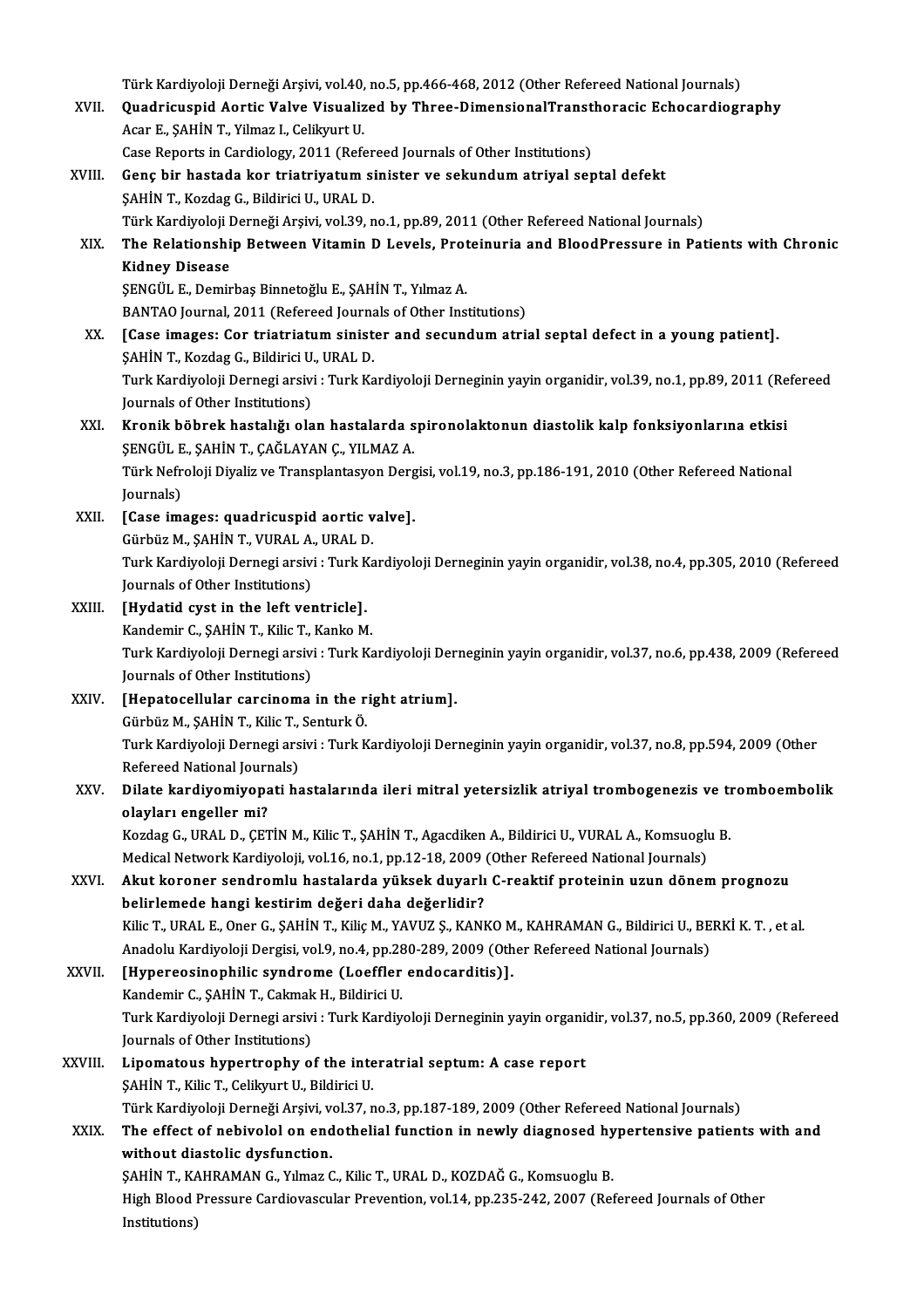| XXX.            | Dilate kardiyomiyopatili hastalarda doku Doppler ekokardiyografiyle belirlenen sol ventrikül                                                               |
|-----------------|------------------------------------------------------------------------------------------------------------------------------------------------------------|
|                 | bölgesel sistolik ve diyastolik fonksiyonları ile istirahat kantitatif 99mTc MIBI gated SPECT ile<br>belirlenen miyokard perfüzyonu arasındaki ilişki      |
|                 | Kozdag G., BERK F., İŞGÖREN S., ŞAHİN T., URAL D., DEMİR H., Agacdiken A., KAHRAMAN G., ÇELEBİ Ö., Kilic T., et al.                                        |
|                 | Türk Kardiyoloji Derneği Arşivi, vol.34, no.7, pp.419-424, 2006 (Other Refereed National Journals)                                                         |
| XXXI.           | Dilate kardiyomiyopatili hastaların hangisinde sol atriyal spontan ekokontrast gelişir?                                                                    |
|                 | Kozdag G., VURAL A., ÖZDEN M., ŞAHİN T., URAL D., Agacdiken A., KAHRAMAN G., Kilic T., URAL E., Komsuoglu B.                                               |
|                 | Türk Kardiyoloji Derneği Arşivi, vol.33, no.1, pp.2-9, 2005 (Other Refereed National Journals)                                                             |
| XXXII.          | Dilate kardiyomiyopatili hastalarda sessiz serebral infarktüs                                                                                              |
|                 | Kozdag G., ÇİFTÇİ E., VURAL A., SELEKLER H. M. , ŞAHİN T., URAL D., KAHRAMAN G., Agacdiken A., DEMİRCİ A.,<br>Sezer K., et al.                             |
|                 | Medical Network Kardiyoloji, vol.11, no.5, pp.370-376, 2004 (Other Refereed National Journals)                                                             |
| XXXIII.         | Dilate kardiyomiyopatili hastalarda sessiz serebral infraktüs                                                                                              |
|                 | KOZDAĞ G., ÇİFTÇİ E., VURAL A., ŞAHİN T., URAL D., KAHRAMAN G., AĞAÇDİKEN AĞIR A., DEMİRCİ A., Komsuoglu<br>В.                                             |
|                 | MN Kardiyoloji, vol.11, pp.370-376, 2004 (Other Refereed National Journals)                                                                                |
| XXXIV.<br>XXXV. | Kardiyak resenkronizasyon tedavisinin sol atriyal apendiks fonksiyonu ve pulmoner ven akım                                                                 |
|                 | paterni üzerine etkisi.                                                                                                                                    |
|                 | VURAL A., AĞAÇDİKEN AĞIR A., URAL D., ŞAHİN T., KOZDAĞ G., KAHRAMAN G., URAL E., Akbaş H., Süzer K.,                                                       |
|                 | Komsuoglu B.                                                                                                                                               |
|                 | TURK KARDIYOLOJI DERNEGI ARSIVI-ARCHIVES OF THE TURKISH SOCIETY OF CARDIOLOGY, vol.32, pp.91-98,                                                           |
|                 | 2004 (Refereed Journals of Other Institutions)                                                                                                             |
|                 | Kardiyak resenkronizasyon tedavisinin sol atriyal spontan ekokontrast, sol atriyal total boşalma<br>fraksiyonu ve ters (Reverse) remodeling üzerine etkisi |
|                 | VURAL A., Agacdiken A., URAL D., ŞAHİN T., Kozdag G., KAHRAMAN G., URAL E., AKBAŞ H., Komsuoğlu S.,                                                        |
|                 | Komsuoglu B.                                                                                                                                               |
|                 | Türk Kardiyoloji Derneği Arşivi, vol.31, no.6, pp.305-315, 2003 (Other Refereed National Journals)                                                         |
| <b>XXXVI</b>    | Esansiyel hipertansiyonlu hastalarda sessiz miyokard iskemisi ile aort kapak sklerozu arasındaki                                                           |
|                 | iliski                                                                                                                                                     |
|                 | ŞAHİN T., URAL D., BERK F., URAL E., Agacdiken A., KAHRAMAN G., VURAL A., ÖZDEN M., AKTOLUN C., Komsuoglu                                                  |
|                 | В.                                                                                                                                                         |
|                 | Türk Kardiyoloji Derneği Arşivi, vol.31, no.1, pp.29-34, 2003 (Other Refereed National Journals)                                                           |
| XXXVII.         | Dilate kardiyomiyopatili hastalarda desandan aortada spontan eko kontrastın klinik ve                                                                      |
|                 | ekokardiyografik belirleyicileri ve embolik olaylarla ilişkisi                                                                                             |
|                 | Kozdag G., ŞAHİN T., VURAL A., KAHRAMAN G., Agacdiken A., URAL E., Komsuoglu B.                                                                            |
|                 | Türk Kardiyoloji Derneği Arşivi, vol.31, no.11, pp.671-678, 2003 (Other Refereed National Journals)                                                        |
| XXXVIII.        | Esansiyel hipertansiyonlu hastalarda transmitral akım profilinde vurular arası değişkenlik.                                                                |
|                 | URAL D., URAL E., KAHRAMAN G., ŞAHİN T., Gündoğdu T., Komsuoglu B.                                                                                         |
|                 | MN Kardiyoloji, vol.7, pp.290-294, 2000 (Other Refereed National Journals)                                                                                 |

### Refereed Congress / Symposium Publications in Proceedings

- efereed Congress / Symposium Publications in Proceedings<br>I. pp62-Bendopnea and its clinical impact in pulmonaryarterial hypertension outpatients<br>Karayrum k Karajirum L.V. SAHIN T. Kija T. arguns b. BAYDEMIR G. AČACDIKEN AČ Karauzumk., Karaüzüm İ. Y. , ŞAHİNT., Kilic T., arguns.b. , BAYDEMİR C., AĞAÇDİKEN AĞIR A.<br>Karauzum k., Karaüzüm İ.Y. , ŞAHİNT., Kilic T., arguns.b. , BAYDEMİR C., AĞAÇDİKEN AĞIR A.<br>24th Turkish Cardialagu Congress With In pp62-Bendopnea and its clinical impact in pulmonaryarterial hypertension outpatients<br>Karauzum k., Karaüzüm İ. Y. , ŞAHİN T., Kilic T., argun s. b. , BAYDEMİR C., AĞAÇDİKEN AĞIR A.<br>34th Turkish Cardiology Congress With Inte Karau:<br>34th T<br>pp.98 34th Turkish Cardiology Congress With International Participation, Antalya, Turkey, 20 - 23 October 2018, v<br>pp.98<br>II. Flow mediated dilation correlate with diastolic dysfunction in newly diagnosed and untreated<br>hypertoneiv
- pp.98<br>Flow mediated dilatior<br>hypertensive patients.<br>SAHIN T. UPAL D. KAHR

hypertensive patients.<br>ŞAHİN T., URAL D., KAHRAMAN G., Kilic T., BİLDİRİCİ İ. H. U. , Aygün F., Fici F. XXXI.EuropeanCardiologyCongress,Barselona,Spain,29August2009 -02 September 2016,vol.30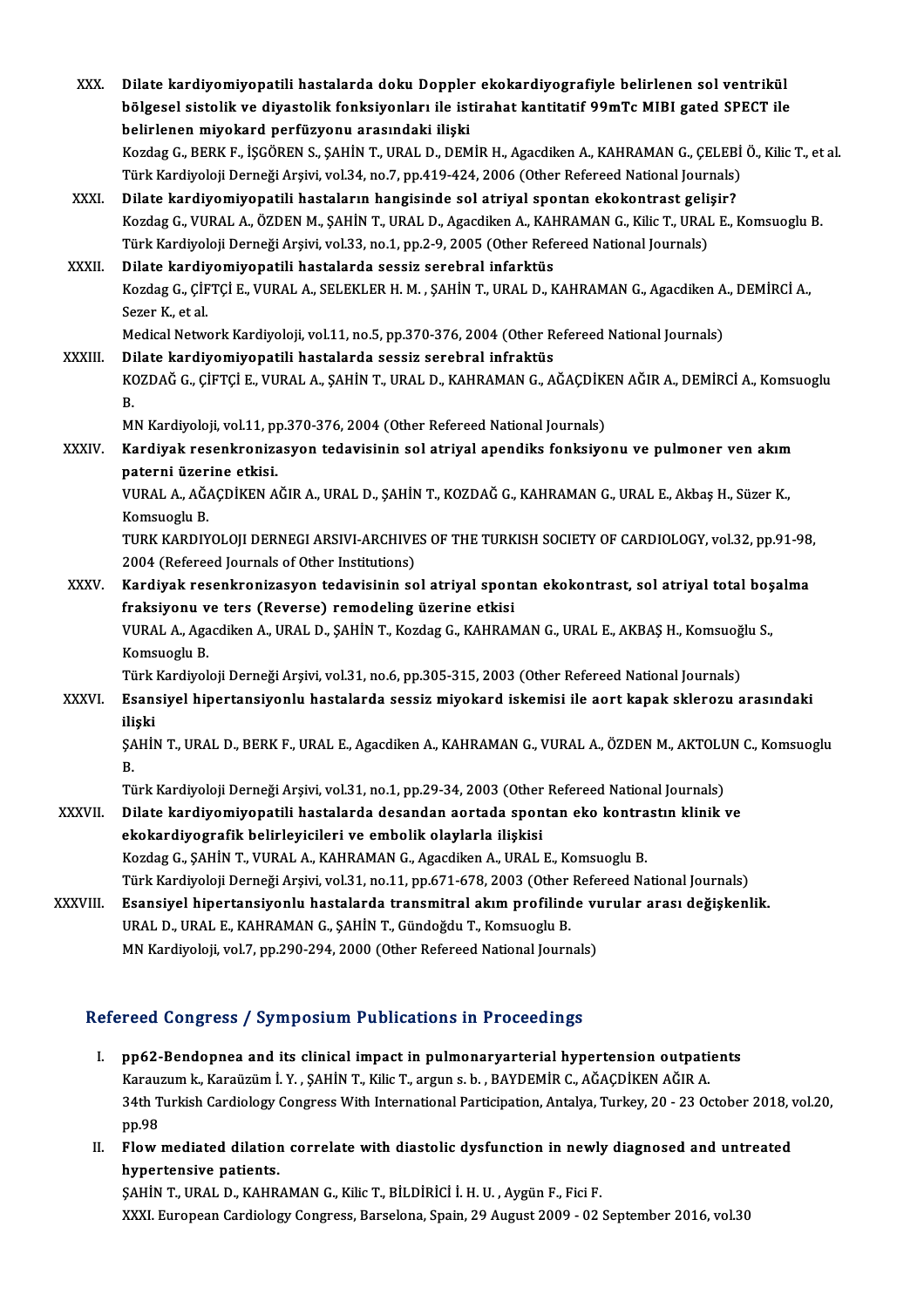- III. Relation of hs-CRP level to atrial spontaneous echo contrast and thrombi in patients with permenant<br>atrial fibrillation due to different etiologies Relation of hs-CRP level to atrial spontaneo<br>atrial fibrillation due to different etiologies<br>SAHIN T. Filia T. PH DIPICLL H. H. FOZDAČ C. ex Relation of hs-CRP level to atrial spontaneous echo contrast and thrombi in pa<br>atrial fibrillation due to different etiologies<br>ŞAHİN T., Kilic T., BİLDİRİCİ İ.H.U., KOZDAĞ G., erkal e., KAHRAMAN G., URAL E., URAL D.<br>Europe atrial fibrillation due to different etiologies<br>ȘAHİN T., Kilic T., BİLDİRİCİ İ. H. U. , KOZDAĞ G., erkal e., KAHRAMAN G., URAL E., URAL D.<br>European Cardiology Congress, Barselona, Spain, 29 August 2009 - 02 September 2016 SAHİN T., Kilic T., BİLDİRİCİ İ. H. U. , KOZDAĞ G., erkal e., KAHRAMAN G., URAL E., URAL D.<br>European Cardiology Congress, Barselona, Spain, 29 August 2009 - 02 September 2016, vol.30, pp.1-104<br>IV. Tip 2 diyabetik hasta
- European Cardiology Congress, Barselona, Spain, 29 August 2009 02 September 2016, vol.30, pp.:<br>Tip 2 diyabetik hastalarda eksenatid tedavisinin kahverengi yağ dokusu belirteçlerine v<br>yağ dokusu üzerine etkisinin insülin Tip 2 diyabetik hastalarda eksenatid tedavisinin kahverengi yağ dokus<br>yağ dokusu üzerine etkisinin insülin glargin ile karşılaştırmalı olarak (<br>AKYAY Ö. Z. , ŞAHİN T., TARKUN İ., ARSLAN B., CANTÜRK Z., SELEK A., ŞAFAK Ö.<br>5 yağ dokusu üzerine etkisinin insülin glargin ile karşılaştı<br>AKYAY Ö. Z. , ŞAHİN T., TARKUN İ., ARSLAN B., CANTÜRK Z., SELI<br>54. Ulusal Diyabet Kongresi, Antalya, Turkey, 18 - 22 April 2018<br>Tin 2. Diyabetik bastalarda Exenat 54. Ulusal Diyabet Kongresi, Antalya, Turkey, 18 - 22 April 2018<br>V. Tip 2 Diyabetik hastalarda Exenatid Tedavisinin Kahverengi Yağ Dokusu belirteclerine ve Epikardiyal
- 54. Ulusal Diyabet Kongresi, Antalya, Turkey, 18 22 April 2018<br>Tip 2 Diyabetik hastalarda Exenatid Tedavisinin Kahverengi Yağ Dokusu belirteçlerine v<br>Yağ Dokusu üzerine etkisinin insülin Glarjin ile karşılaştırmalı olara Tip 2 Diyabetik hastalarda Exenatid Tedavisinin Kahverengi Yağ Dokusu belirte<br>Yağ Dokusu üzerine etkisinin insülin Glarjin ile karşılaştırmalı olarak değerlend<br>AKYAY Ö. Z. , ŞAHİN T., TARKUN İ., çakmak y., ARSLAN B., CANTÜ Yağ Dokusu üzerine etkisinin insülin Glarjin ile karşılaşt<br>AKYAY Ö. Z. , ŞAHİN T., TARKUN İ., çakmak y., ARSLAN B., CANTİ<br>54. ulusal diyabet kongresi, Antalya, Turkey, 18 - 22 April 2018<br>Enisandial adinasa tissus thisknass AKYAY Ö. Z. , ŞAHİN T., TARKUN İ., çakmak y., ARSLAN B., CANTÜRK Z., SELEK A., ŞAFAK Ö.<br>54. ulusal diyabet kongresi, Antalya, Turkey, 18 - 22 April 2018<br>VI. Epicardial adipose tissue thickness in womwn with systemic sc
- TEMİZ KARADAĞ D., ŞAHİN T., TEKEOĞLU S., ÖZDEMİR IŞIK Ö., YAZICI A., ÇEFLE A. Epicardial adipose tissue thickness in womwn with systemic sclerosis.<br>TEMİZ KARADAĞ D., ŞAHİN T., TEKEOĞLU S., ÖZDEMİR IŞIK Ö., YAZICI A., ÇEFLE A.<br>5th Systemic Sclerosis World Congress, BORDO, France, 15 - 17 February 201
- VII. Very Low Rates of LDL Goal Attainment in Real Clinical Setting: Interim Results of a Nation-wide 5th Systemic Sclerosis World Congress, BORDO, France, 15 - 17 February<br>Very Low Rates of LDL Goal Attainment in Real Clinical Setting:<br>Registry of Familial Hypercholesterolemia in Turkey (A-HIT 2)<br>KANIKCIOČUJ J. M. TOKCÖZO Very Low Rates of LDL Goal Attainment in Real Clinical Setting: Interim Results of a Nation-wide<br>Registry of Familial Hypercholesterolemia in Turkey (A-HIT 2)<br>KAYIKÇIOĞLU L. M. , TOKGÖZOĞLU S. L. , DOĞAN V., CEYHAN C., Tun Registry of Familial Hypercholesterolemia in Turkey (A-HIT 2)<br>KAYIKÇIOĞLU L. M., TOKGÖZOĞLU S. L., DOĞAN V., CEYHAN C., Tuncez<br>M., ÇELİK A., et al. KAYIKÇIOĞLU L. M. , TOKGÖZOĞLU S. L. , DOĞAN V., CEYHAN C., Tuncez A., KUTLI<br>M., ÇELİK A., et al.<br>American Heart Association Scientific Sessions, 11 November - 15 January 2017<br>The effects of somonbidities in patients with

American Heart Association Scientific Sessions, 11 November - 15 January 2017

VIII. The effects of comorbidities in patients with history of diabetes mellitus, in severe systolic heart failure The effects of comorbidities in patients with history of diabetes mellitus, in severe systolic<br>failure<br>KOZDAĞ G., URAL D., argan o., KARAÜZÜM İ., KARAÜZÜM K., ŞAHİN T., URAL E., KAHRAMAN G., KILIÇ T.,<br>CELİKVURT V. H. ot ol

f<mark>ailure</mark><br>KOZDAĞ G., URAL D., aː<br>ÇELİKYURT Y. U. , et al.<br><sup>22. Uluclararası Katılım</sub></sup> KOZDAĞ G., URAL D., argan o., KARAÜZÜM İ., KARAÜZÜM K., ŞAHİN T., URAL E., K<br>ÇELİKYURT Y. U. , et al.<br>33. Uluslararası Katılımlı Türk Kardiyoloji Kongresi, Turkey, 5 - 08 October 2017<br>Clinisal sharastaristiss of nationts w

CELIKYURT Y. U. , et al.<br>33. Uluslararası Katılımlı Türk Kardiyoloji Kongresi, Turkey, 5 - 08 October 2017<br>IX. Clinical characteristics of patients with history of stroke in severe systolic heart failure<br>FOZDAČ G. URAL D. 33. Uluslararası Katılımlı Türk Kardiyoloji Kongresi, Turkey, 5 - 08 October 2017<br>Clinical characteristics of patients with history of stroke in severe systolic heart failure<br>KOZDAĞ G., URAL D., argan o., KARAÜZÜM İ., KARA Clinical characteristi<br>KOZDAĞ G., URAL D., a:<br>ÇELİKYURT Y. U. , et al.<br><sup>22. Uluclaranası Katlım</sup> KOZDAĞ G., URAL D., argan o., KARAÜZÜM İ., KARAÜZÜM K., ŞAHİN T., URAL E., K<br>ÇELİKYURT Y. U. , et al.<br>33. Uluslararası Katılımlı Türk Kardiyoloji Kongresi, Turkey, 5 - 08 October 2017<br>Is serum uris asid lavel an independen

X. Is serum uric acid level an independent predictor for prognosis in advanced systolic heart failure patients with diabetes mellitus? 33. Uluslararası Katılımlı Türk Kardiy<br>Is serum uric acid level an indep<br>patients with diabetes mellitus?<br>KOZDAČ C. URAL D. argan e. KARA Is serum uric acid level an independent predictor for prognosis in advanced systolic heart fai<br>patients with diabetes mellitus?<br>KOZDAĞ G., URAL D., argan o., KARAÜZÜM İ., KARAÜZÜM K., URAL E., BİLDİRİCİ İ. H. U. , KILIÇ T.

patients with diab<br>KOZDAĞ G., URAL D.,<br>AĞAÇDİKEN AĞIR A.<br>EUROPEAN JOUPNAL KOZDAĞ G., URAL D., argan o., KARAÜZÜM İ., KARAÜZÜM K., URAL E., BİLDİRİCİ İ. H.<br>AĞAÇDİKEN AĞIR A.<br>EUROPEAN JOURNAL OF HEART FAILURE, 29 April - 02 May 2017, vol.19, pp.5-601<br>Speckle Tracking Esbegardiosraphy: A Sensitive

AĞAÇDİKEN AĞIR A.<br>EUROPEAN JOURNAL OF HEART FAILURE, 29 April - 02 May 2017, vol.19, pp.5-601<br>XI. Speckle Tracking Echocardiography: A Sensitive Techniquefor Detecting Early Left Ventricular<br>Dugfungtion in Petientewith Sys EUROPEAN JOURNAL OF HEART FAILURE, 29 April -<br>Speckle Tracking Echocardiography: A Sensitiv<br>Dysfunction in Patientswith Systemic Sclerosis<br>TEMIZ KARADAČ D. SAHIN T. TEKEOČLUS, ësdemir Speckle Tracking Echocardiography: A Sensitive Techniquefor Detecting Early Left Ve<br>Dysfunction in Patientswith Systemic Sclerosis<br>TEMİZ KARADAĞ D., ŞAHİN T., TEKEOĞLU S., özdemir ışık ö., YAZICI A., ERALDEMİR F. C. , cefl Dysfunction in Patientswith Systemic Sclerosis<br>TEMİZ KARADAĞ D., ŞAHİN T., TEKEOĞLU S., özdemir ışık ö., YAZICI A., ERALDEMİR F. C. , cefle a.<br>ACR/ARHP Annual meeting, Washington, Kiribati, 11 - 16 November 2016 TEMİZ KARADAĞ D., ŞAHİN T., TEKEOĞLU S., özdemir ışık ö., YAZICI A., ERALDEMİR F. C. , cefle a.<br>ACR/ARHP Annual meeting, Washington, Kiribati, 11 - 16 November 2016<br>XII. Speckle Tracking Echocardiography a Sensitive Techni

ACR/ARHP Annual meeting, Washington, Kiribati, 11 -<br>Speckle Tracking Echocardiography a Sensitive<br>Dysfunction in Patients with Systemic Sclerosis<br>TEMIZ KARADAČ D. SAHIN T. ÖZDEMIR KIK Ö. TEKE Speckle Tracking Echocardiography a Sensitive Technique for Detecting<br>Dysfunction in Patients with Systemic Sclerosis<br>TEMİZ KARADAĞ D., ŞAHİN T., ÖZDEMİR IŞIK Ö., TEKEOĞLU S., YAZICI A., ÇEFLE A.<br>2016 ACR (ABHR Annual Most Dysfunction in Patients with Systemic Sclerosis<br>TEMİZ KARADAĞ D., ŞAHİN T., ÖZDEMİR IŞIK Ö., TEKEOĞLU S., YAZICI A., ÇEFLE A. TEMİZ KARADAĞ D., ŞAHİN T., ÖZDEMİR IŞIK Ö., TEKEOĞLU S., YAZICI A., ÇEFLE A.<br>2016 ACR/ARHP Annual Meeting, 4 - 08 November 2016<br>XIII. Sistemik skleroz hastalarında erken sol ventrikül disfonksiyonunu saptamada duyarlı

- 2016 ACR/ARHP Annual Meeting, 4 08 November 2016<br>Sistemik skleroz hastalarında erken sol ventrikül disfonksiyonunu saptaı<br>Speckle Tracing Ekokardiyografi<br>TEMİZ KARADAĞ D., ŞAHİN T., ÖZDEMİR IŞIK Ö., TEKEOĞLU S., YAZICI A Sistemik skleroz hastalarında erken sol ventrikül disfonksiyonunu saptaı<br>Speckle Tracing Ekokardiyografi<br>TEMİZ KARADAĞ D., ŞAHİN T., ÖZDEMİR IŞIK Ö., TEKEOĞLU S., YAZICI A., ÇEFLE A.<br>YIL Ulusal Pemataleji Kangrasi, Antalya XVI.UlusalRomatolojiKongresi,Antalya,Turkey,24 -30October 2016,vol.8,pp.1-161 TEMİZ KARADAĞ D., ŞAHİN T., ÖZDEMİR IŞIK Ö., TEKEOĞLU S., YAZICI A., ÇEFLE A.<br>XVI. Ulusal Romatoloji Kongresi, Antalya, Turkey, 24 - 30 October 2016, vol.8, pp.1-161<br>XIV. The existence of obesity paradox and effect of
- treated with primary percutaneous coronary intervention. The existence of obesity paradox and effect of obesity on in-hospital-outcomes on elderly pation<br>treated with primary percutaneous coronary intervention.<br>emre e., URAL E., aktaşm., KAHRAMAN G., BİLDİRİCİ İ. H. U. , Kilic T emre e., URAL E., aktaş m., KAHRAMAN G., BİLDİRİCİ İ. H. U. , Kilic T., akay k., çekirdekçi e., ŞAHİN T., URAL D.<br>32nd Turkish Cardiology Congress with International Participation, 20 October 2009 - 23 October 2016
- XV. Prognostic value of free triiodothyronine free thyroxine ratio in patients with advanced systolic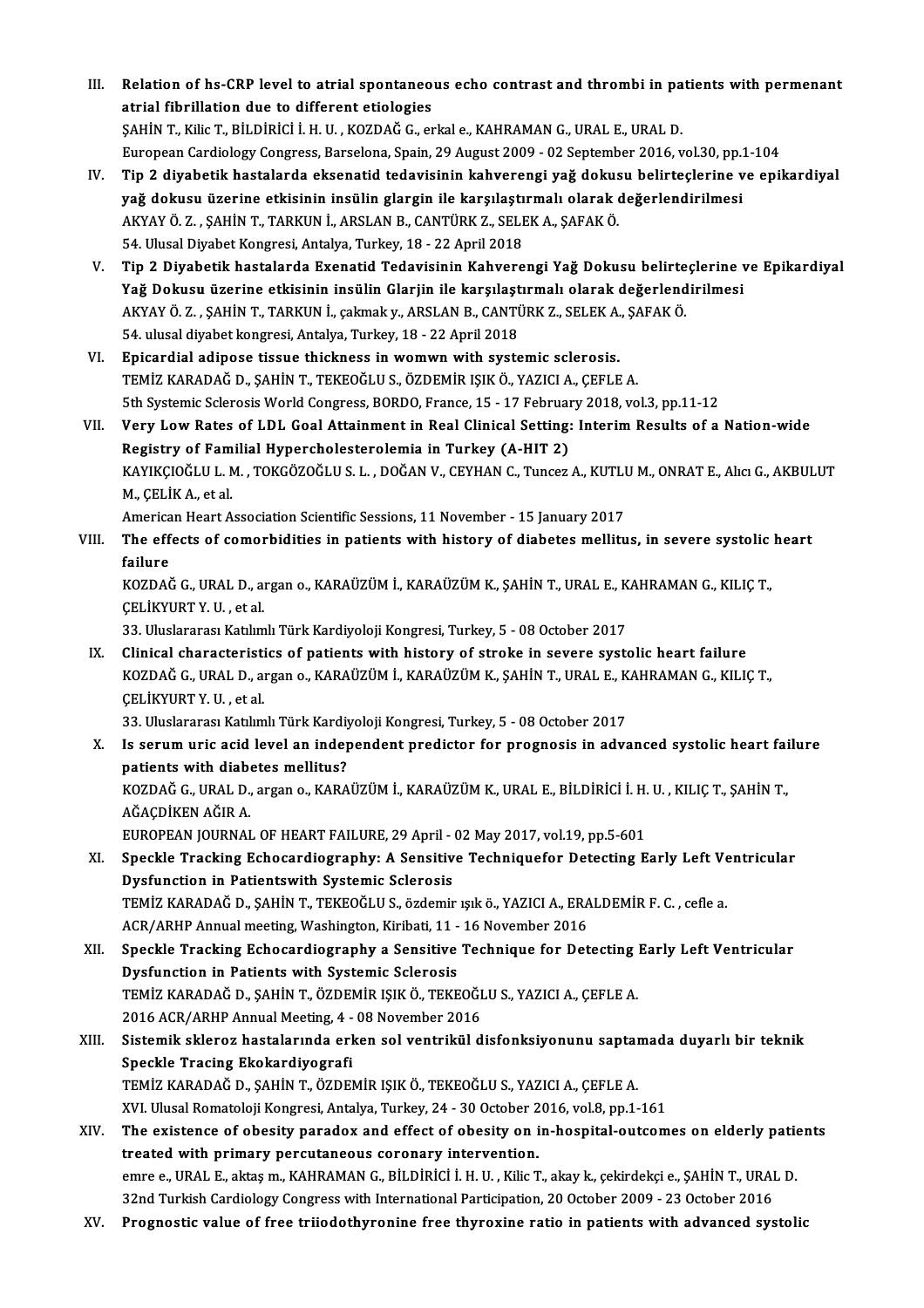### heart failure and diabetes mellitus

heart failure and diabetes mellitus<br>KOZDAĞ G., ARGAN O., URAL D., KARAÜZÜM K., KARAÜZÜM İ., KILIÇ T., ŞAHİN T., ÇELİKYURT Y. U. , BİLDİRİCİ İ. H.<br>H. AĞACDİKEN AĞIR A heart failure and dia<mark>l</mark><br>KOZDAĞ G., ARGAN O., U<br>U. , AĞAÇDİKEN AĞIR A.<br><sup>22nd Turkish Cardislam</sup> KOZDAĞ G., ARGAN O., URAL D., KARAÜZÜM K., KARAÜZÜM İ., KILIÇ T., ŞAHİN T., ÇELİKYURT Y. U. , BİLDİRİ(<br>U. , AĞAÇDİKEN AĞIR A.<br>32nd Turkish Cardiology Congress With International Participation, 20 - 23 October 2016, vol.16,

32nd Turkish Cardiology Congress With International Participation, 20 - 23 October 2016, vol.16, pp.1-104

U. , AĞAÇDİKEN AĞIR A.<br>32nd Turkish Cardiology Congress With International Participation, 20 - 23 October 2016, vol.16, pp.<br>XVI. Iron deficiency and clinical outcome of systolic heart failure patients admitted due acute<br>de Iron deficiency and clinical outcome of systolic heart failure patients admitted due acute<br>decompensation<br>ARGAN 0., URAL D., Karauzum k., Yilmaz I., Bozyel S., URAL E., Kozdag G., ŞAHİN T., Kilic T., Aktas M., et al.<br>22. u

decompensation<br>ARGAN 0., URAL D., Karauzum k., Yilmaz I., Bozyel S., URAL E., Kozdag G., Ş<br>32. uluslar arası katılımlı türk kardiyoloji kongresi, 20 - 23 October 2016<br>Comparison of sussess of novel sardiovassular risk ssor ARGAN O., URAL D., Karauzum k., Yilmaz I., Bozyel S., URAL E., Kozdag G., ŞAHİN T., Kilic T., Aktas M., et a<br>32. uluslar arası katılımlı türk kardiyoloji kongresi, 20 - 23 October 2016<br>XVII. Comparison of success of novel

- 32. uluslar arası katılımlı türk kardiyoloji kongresi, 20 23 October 2016<br>Comparison of success of novel cardiovascular risk scoring systems in predicting 10-year<br>cardiovascular events in patients with asymptomatic hyper URALD.,EMREE.,MUTLUERF.O. ,KARAÜZÜMK.,AkbulutT.,ŞAHİNT.,URAL E.,AĞAÇDİKENAĞIRA. 32.UluslararasıKatılımlıTürkKardiyolojiKongresi,Antalya,Turkey,20 -23October 2016,vol.16,pp.1-104
- XVIII. A multi-regional, randomized evaluation of the lipid-modifying efficacy and tolerability of 32.Uluslararası Katılımlı Türk Kardiyoloji Kongresi, Antalya, Turkey, 20 - 23 October 2016, vol.16, pp.1-104<br>A multi-regional, randomized evaluation of the lipid-modifying efficacy and tolerability of<br>anacetrapib added to A multi-regional, randomized eva<br>anacetrapib added to ongoing sta<br>Density Lipoprotein Cholesterol.<br>Pallanture C. Shah S. Sanre A. Ashra anacetrapib added to ongoing statin therapy in patients with hypercholesterolemia or<br>Density Lipoprotein Cholesterol.<br>Ballantyne C., Shah S., Sapre A., Ashraf A., Tobias S., ŞAHİN T., Ye P., Sheu W., Kang D., Rossi P., et

Density Lipoprotein Cholesterol.<br>Ballantyne C., Shah S., Sapre A., Ashraf A., Tobias S., ŞAHİN T., Ye P., Sheu W., Kang D., Rossi P., et al.<br>2016 ESC Cogress, 27 - 31 August 2016 Ballantyne C., Shah S., Sapre A., Ashraf A., Tobias S., ŞAHİN T., Ye P., Sheu W., Kang D., Rossi P., et al.<br>2016 ESC Cogress, 27 - 31 August 2016<br>XIX. Long-term effect of thrombus during primary percutaneous coronary inter

- 2016 ESC Cogress, 27 31 August 2016<br>Long-term effect of thrombus during primary per<br>remodeling and clinical outcome in daily practice.<br>UPALD, KARAÜZÜM K. Xumar LUPALE Colmak H. SA Long-term effect of thrombus during primary percutaneous coronary intervention on cardiac<br>remodeling and clinical outcome in daily practice.<br>URAL D., KARAÜZÜM K., Yılmaz İ., URAL E., Çakmak H., ŞAHİN T., BİLDİRİCİ İ. H. U. remodeling and clinical outcome in daily practice.<br>URAL D., KARAÜZÜM K., Yılmaz İ., URAL E., Çakmak H., ŞAHİN T., BİLDİRİCİ İ. H. U. , KAHRAMAN G., VURAL A.<br>30th Turkish Cardiology Congress with International Participation URAL D., I<br>30th Turk<br>pp.1-186<br>Effects o 30th Turkish Cardiology Congress with International Participation, Antalya, Turkey, 23 - 26 October 2014, vol.14, pp.1-186<br>XX. Effects of hydrochlorothiazide added to spironolactone on cardiac remodeling in patients with a
- pp.1-186<br>Effects of hydrochlorothiazide added to spironolact<br>myocardial infarction and reduced ejection fraction<br>UPALD, Dervis E. Opuk B. Calmak H. KARAÜZÜM K. SAHI Effects of hydrochlorothiazide added to spironolactone on cardiac remodeling in patients with acute<br>myocardial infarction and reduced ejection fraction<br>URAL D., Derviş E., Onuk R., Çakmak H., KARAÜZÜM K., ŞAHİN T., Kilic T myocardial infarction and reduced ejection fraction<br>URAL D., Derviş E., Onuk R., Çakmak H., KARAÜZÜM K., ŞAHİN<br>European Heart Failure meeting, Atina, Greece, 19 May 2014<br>Kranik trambasınbalik pulmanar binartansıyan galisin URAL D., Derviş E., Onuk R., Çakmak H., KARAÜZÜM K., ŞAHİN T., Kilic T., BİLDİRİCİ İ. H. U. , KAHRAMA<br>European Heart Failure meeting, Atina, Greece, 19 May 2014<br>XXI. Kronik tromboembolik pulmoner hipertansiyon gelişiminde
- European Heart Failure meeting, Atina, Greece, 19 May 2014<br><mark>Kronik tromboembolik pulmoner hipertansiyon gelişiminde etkili risk faktörleri</mark><br>GÜLLÜ Y. T. , BAŞYİĞİT İ., ŞAHİN T., GÜMÜŞTAŞ S., ARGUN BARIŞ S., BOYACI H., YILDI Kronik tromboembolik pulmoner hipertansiyon gelişiminde etkili risk faktörler<br>GÜLLÜ Y. T. , BAŞYİĞİT İ., ŞAHİN T., GÜMÜŞTAŞ S., ARGUN BARIŞ S., BOYACI H., YILDIZ F. F<br>Türk Toraks Derneği 17. Yıllık Kongresi, Antalya, 2014, Türk Toraks Derneği 17. Yıllık Kongresi, Antalya, 2014, Antalya, Turkey, 2 - 06 April 2014
- XXII. Fragmented QRS Resolution on Post-implantation Electrocardiography: A Predictor of Response to<br>Cardiac Resynchronization Therapy Fragmented QRS Resolution on Post-implantation Electrocardiogr<br>Cardiac Resynchronization Therapy<br>Celikyurt U., KARAÜZÜM K., Al N., ŞAHİN T., Agacdiken A., VURAL A., Ural D.<br>20th Turkish Cardialogy Congress of the Turkish S

29th Turkish Cardiology Congress of the Turkish-Society-of-Cardiology (TSC) with International Participation,<br>Antalya, Turkey, 26 - 29 October 2013, vol.62 Celikyurt U., KARAÜZÜM K., Al N., ŞAHİN T., Ag<br>29th Turkish Cardiology Congress of the Turk<br>Antalya, Turkey, 26 - 29 October 2013, vol.62<br>Comparisons of Different Cardiouaseular 29th Turkish Cardiology Congress of the Turkish-Society-of-Cardiology (TSC) with International Participation,<br>Antalya, Turkey, 26 - 29 October 2013, vol.62<br>XXIII. Comparisons of Different Cardiovascular Risk Scoring System

- Antalya, Turkey, 26 29 October 2013, vol.62<br>Comparisons of Different Cardiovascular Risk Scoring Systems in Predicting 10-Ye<br>Events in the Population of Patients Followed-Up for Asymptomatic Hypertension Comparisons of Different Cardiovascular Risk Scoring Systems in Prequents in the Population of Patients Followed-Up for Asymptomatic H.<br>Akbulut T., Ural D., ŞAHİN T., Cakmak H., Al N. O. , Saracoglu E., Emre E., URAL E.<br>20 Events in the Population of Patients Followed-Up for Asymptomatic Hypertension<br>Akbulut T., Ural D., ȘAHİN T., Cakmak H., Al N. O. , Saracoglu E., Emre E., URAL E.<br>29th Turkish Cardiology Congress of the Turkish-Society-of-Akbulut T., Ural D., ŞAHİN T., Cakmak H., Al N.<br>29th Turkish Cardiology Congress of the Turk<br>Antalya, Turkey, 26 - 29 October 2013, vol.62<br>The Better Quteemes, Associated with We 29th Turkish Cardiology Congress of the Turkish-Society-of-Cardiology (TSC) with International Participation,<br>Antalya, Turkey, 26 - 29 October 2013, vol.62<br>XXIV. The Better Outcomes Associated with Warfarin use in Patients
- Antalya, Turkey, 26 29 October 2013, vol.62<br>The Better Outcomes Associated with Warfarin use in Patients with Heart Failure in Either Atrial<br>Fibrillation or Sinus Rhythm The Better Outcomes Associated with Warfarin use in Patients with Heart Failure in Either Atr<br>Fibrillation or Sinus Rhythm<br>Kozdag G., Emre E., Ertas G., Akay Y., Yilmaz I., ŞAHİN T., KILIÇ T., Ekren H., Celikyurt U., KAHRA

Fibrillation or Sinus Rhythm<br>Kozdag G., Emre E., Ertas G., Akay Y., Yilmaz I., ŞAHİN T., KILIÇ T., Ekren H., Celikyurt U., KAHRAMAN G., et al.<br>29th Turkish Cardiology Congress of the Turkish-Society-of-Cardiology (TSC) wit Kozdag G., Emre E., Ertas G., Akay Y., Yilmaz I., 3<br>29th Turkish Cardiology Congress of the Turk<br>Antalya, Turkey, 26 - 29 October 2013, vol.62<br>Assessment of Left Atrial Annendage Fur 29th Turkish Cardiology Congress of the Turkish-Society-of-Cardiology (TSC) with International Participati<br>Antalya, Turkey, 26 - 29 October 2013, vol.62<br>XXV. Assessment of Left Atrial Appendage Function by 2-Dimensional Sp

Antalya, Turkey, 26 - 29 October 2013, vol.62<br>Assessment of Left Atrial Appendage Function by 2-Dimensional Speckle-Tracking Imaging in<br>Transesophageal Echocardiography Assessment of Left Atrial Appendage Function by 2-Dimensional Speckle<br>Transesophageal Echocardiography<br>Saracoglu E., Ural D., ŞAHİN T., Al Ozlem N., Cakmak H., Akbulut T., Akay K., URAL E.<br>20th Turkish Cardialogy Congress

29th Turkish Cardiology Congress of the Turkish-Society-of-Cardiology (TSC) with International Participation,<br>Antalya, Turkey, 26 - 29 October 2013, vol.62 Saracoglu E., Ural D., ŞAHİN T., Al Ozlem N., Cal<br>29th Turkish Cardiology Congress of the Turk<br>Antalya, Turkey, 26 - 29 October 2013, vol.62<br>Prespectis Volue of 2D Speckle Tracking 29th Turkish Cardiology Congress of the Turkish-Society-of-Cardiology (TSC) with International Participation,<br>Antalya, Turkey, 26 - 29 October 2013, vol.62<br>XXVI. Prognostic Value of 2D Speckle Tracking Echocardiography in

Antalya, Turkey, 26 - 29<br>Prognostic Value of 2<br>Myocardial Infarction